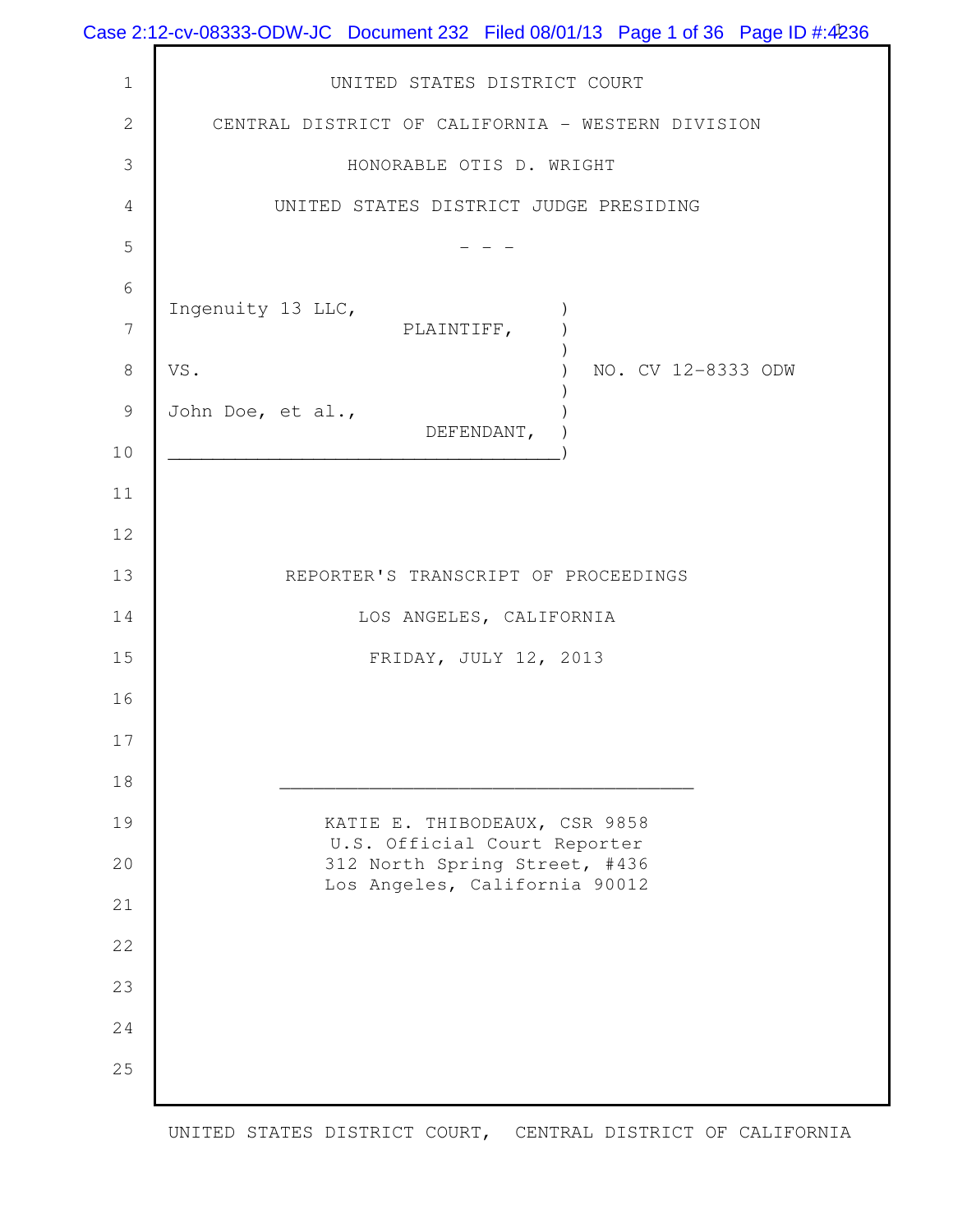## Case 2:12-cv-08333-ODW-JC Document 232 Filed 08/01/13 Page 2 of 36 Page ID #:4237

```
 1 APPEARANCES OF COUNSEL:
  2
  3 FOR MOVANT: 
  4 JOHN L. STEELE 
          IN PRO SE 
  5 111 Lincoln Road 
          Suite 400 
  6 Miami Beach, FL 33139 
  7 
  8 FOR DEFENDANT: 
9 THE PIETZ LAW FIRM
          BY: MORGAN E. PIETZ 
10 3770 Highland Avenue 
          Suite 206 
11 Manhattan Beach, CA 90266
12 -and-13 HELLER AND EDWARDS 
          BY: LAWRENCE HELLER 
14 9454 Wilshire Boulevard 
          Los Angeles, CA 90212 
15
16
17
18
19
20
21
22
23
24
25
```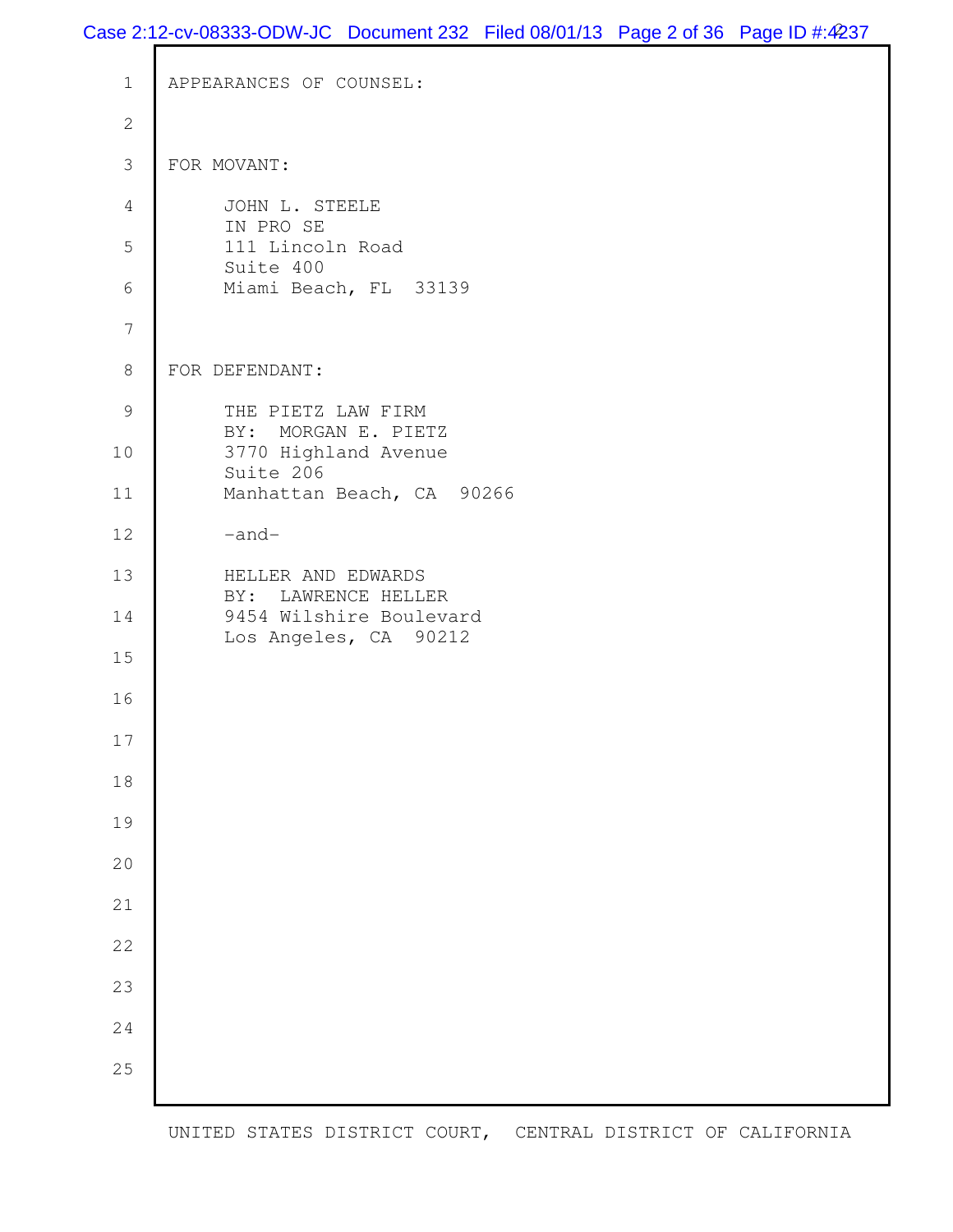|                | Case 2:12-cv-08333-ODW-JC Document 232 Filed 08/01/13 Page 3 of 36 Page ID #:4238 |
|----------------|-----------------------------------------------------------------------------------|
| $\mathbf 1$    | LOS ANGELES, CALIFORNIA; FRIDAY, JULY 12, 2013                                    |
| $\overline{2}$ | 1:38 P.M.                                                                         |
| 3              |                                                                                   |
| 4              |                                                                                   |
| 5              |                                                                                   |
| 6              | THE CLERK: Calling Item 1, CV 12-8333, Ingenuity                                  |
| 7              | 13 LLC versus John Doe.                                                           |
| $\,8\,$        | Counsel and parties, may I have your                                              |
| $\mathcal{G}$  | appearances, please.                                                              |
| 10             | MR. PIETZ: Good morning, your Honor. Morgan                                       |
| 11             | Pietz appearing for the putative John Doe defendants.                             |
| 12             | MR. HELLER: Morning, your Honor. Lawrence Heller                                  |
| 13             | for Mr. Pietz and for Nicholas Ranallo.                                           |
| 14             | MR. STEELE: Morning, your Honor. John Steele                                      |
| 15             | here appearing pro se.                                                            |
| 16             | THE COURT: Good morning.                                                          |
| 17             | MR. STEELE: Good morning.                                                         |
| 18             | THE COURT: All right. Mr. Steele, we are here on                                  |
| 19             | your motion for reconsideration. Before I get started, I                          |
| 20             | just want to note for the record I continue to get                                |
| 21             | filings. Paul Hansmeier -- is this today? Something                               |
| 22             | called administrative motion for request to appear by                             |
| 23             | telephone and appear for what, I am not sure. He hasn't                           |
| 24             | filed a motion nor has he joined the motion. And then I                           |
| 25             | got this from you, Mr. Steele, exhibits to bar complaints                         |
|                |                                                                                   |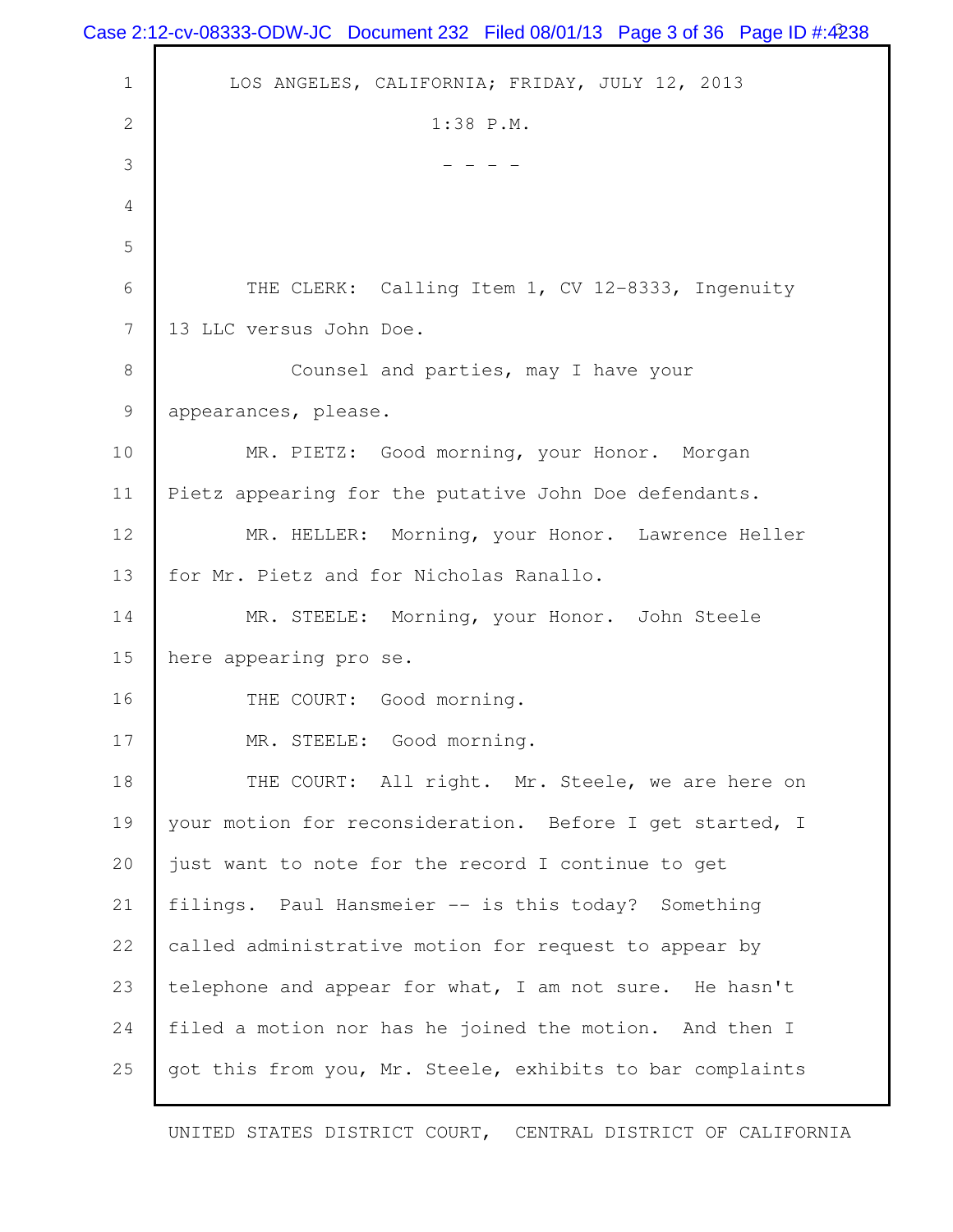|                  | Case 2:12-cv-08333-ODW-JC Document 232 Filed 08/01/13 Page 4 of 36 Page ID #:4239 |
|------------------|-----------------------------------------------------------------------------------|
| $\mathbf 1$      | against Brent Gibbs.                                                              |
| $\mathbf{2}$     | Why do we have that here?                                                         |
| $\mathcal{S}$    | MR. STEELE: Well, your Honor -- well, your Honor,                                 |
| $\overline{4}$   | for one, obviously, I am aware of the various pleadings                           |
| $\mathsf S$      | that have been filed since March in this case.                                    |
| 6                | THE COURT: You are aware. Because that is going                                   |
| $\boldsymbol{7}$ | to be the topic of further discussion.                                            |
| $\,8\,$          | MR. STEELE: Sure. I would say that as I sit here                                  |
| $\mathcal{G}$    | today, I am aware of everything that has been filed in                            |
| 10               | this case. May not have been aware of them earlier when                           |
| 11               | I should have been, but I am certainly aware of them now.                         |
| 12               | It is obvious to me having a personal knowledge of a lot                          |
| 13               | of these facts that Brett Gibbs has committed perjury or                          |
| 14               | a scale that I have never even seen before.                                       |
| 15               | THE COURT: Wait. No. You have filed something                                     |
| 16               | with the California State Bar.                                                    |
| 17               | MR. STEELE: Yes, your Honor.                                                      |
| 18               | THE COURT: And you realize that we are not the                                    |
| 19               | California State Bar.                                                             |
| 20               | MR. STEELE: Yes, your Honor.                                                      |
| 21               | THE COURT: My question is why you have filed                                      |
| 22               | these exhibits with the United States District Court.                             |
| 23               | MR. STEELE: Because it goes to the questions that                                 |
| 24               | are raised. It goes to --                                                         |
| 25               | THE COURT: Which questions? Are raised where?                                     |
|                  |                                                                                   |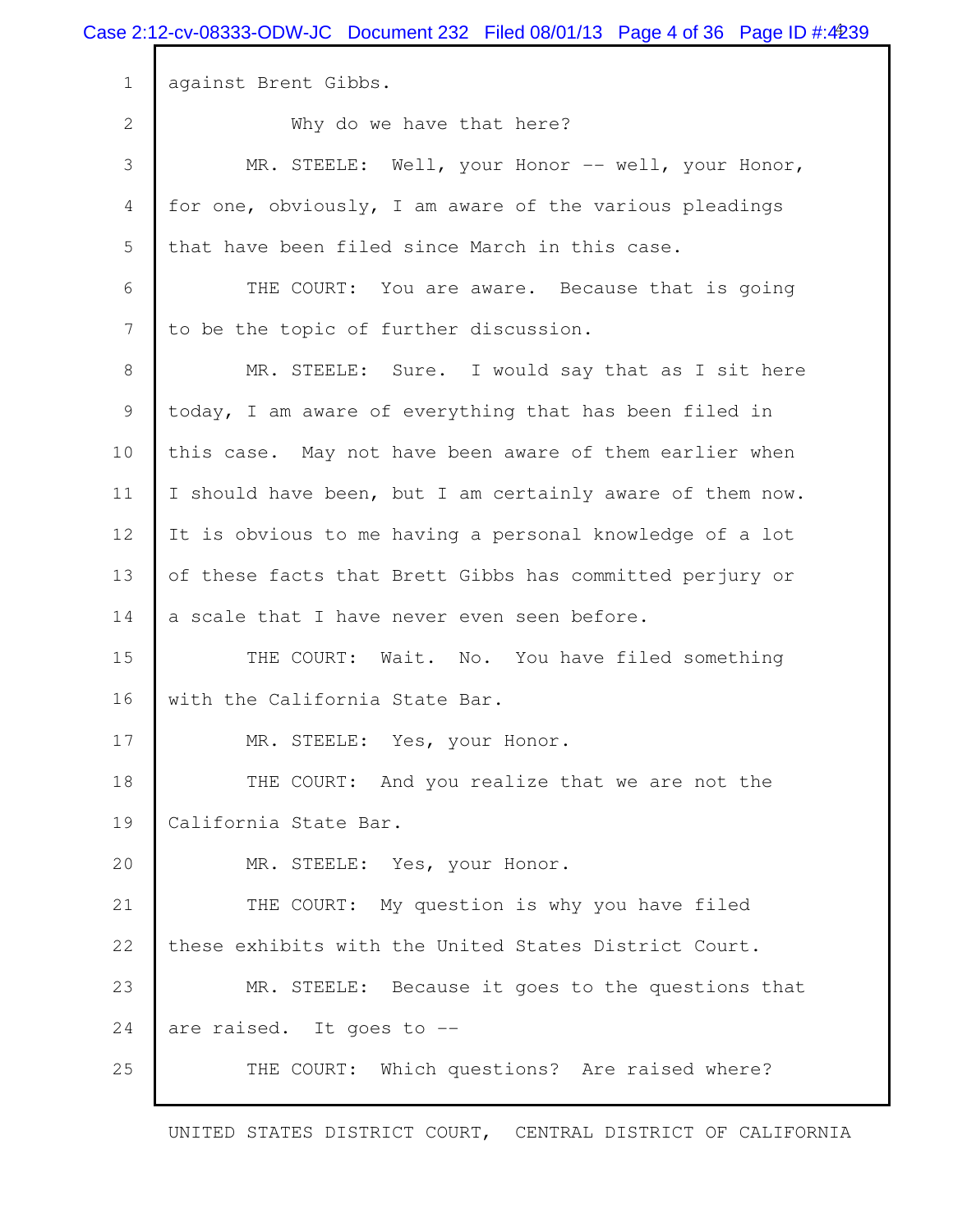|                | Case 2:12-cv-08333-ODW-JC Document 232 Filed 08/01/13 Page 5 of 36 Page ID #:4240 |
|----------------|-----------------------------------------------------------------------------------|
| $\mathbf 1$    | MR. STEELE: Well, first of all, it goes to my                                     |
| $\mathbf{2}$   | motion for reconsideration. It goes to the allegations                            |
| 3              | raised by Mr. Pietz and his co-counsel and the response.                          |
| 4              | THE COURT: Wait a minute. Tell me how anything                                    |
| 5              | having to do with Brett Gibbs goes to your motion for                             |
| 6              | reconsideration.                                                                  |
| $\overline{7}$ | MR. STEELE: Because Mr. Gibbs is working with                                     |
| 8              | Mr. Ranallo and Mr. Pietz to file their documents and to                          |
| 9              | conduct this course so I do believe it is related.                                |
| 10             | THE COURT: Okay. As best I am able to ascertain,                                  |
| 11             | this is all about you not getting service on certain                              |
| 12             | pleadings; right?                                                                 |
| 13             | MR. STEELE: Yes, your Honor.                                                      |
| 14             | THE COURT: What does Mr. Gibbs and his state bar                                  |
| 15             | complaint have to do with that?                                                   |
| 16             | MR. STEELE: I am not saying that this is -- that                                  |
| 17             | is not my response to anything filed by Mr. Pietz or                              |
| 18             | Ranallo in this hearing today.                                                    |
| 19             | THE COURT: Then why do I care? You just thought                                   |
| 20             | I needed more paper?                                                              |
| 21             | MR. STEELE: Well, your Honor, I am assuming you                                   |
| 22             | want to get this right.                                                           |
| 23             | THE COURT: Which right? When you say this?                                        |
| 24             | MR. STEELE: This hearing.                                                         |
| 25             | This hearing for reconsideration?<br>THE COURT:                                   |
|                |                                                                                   |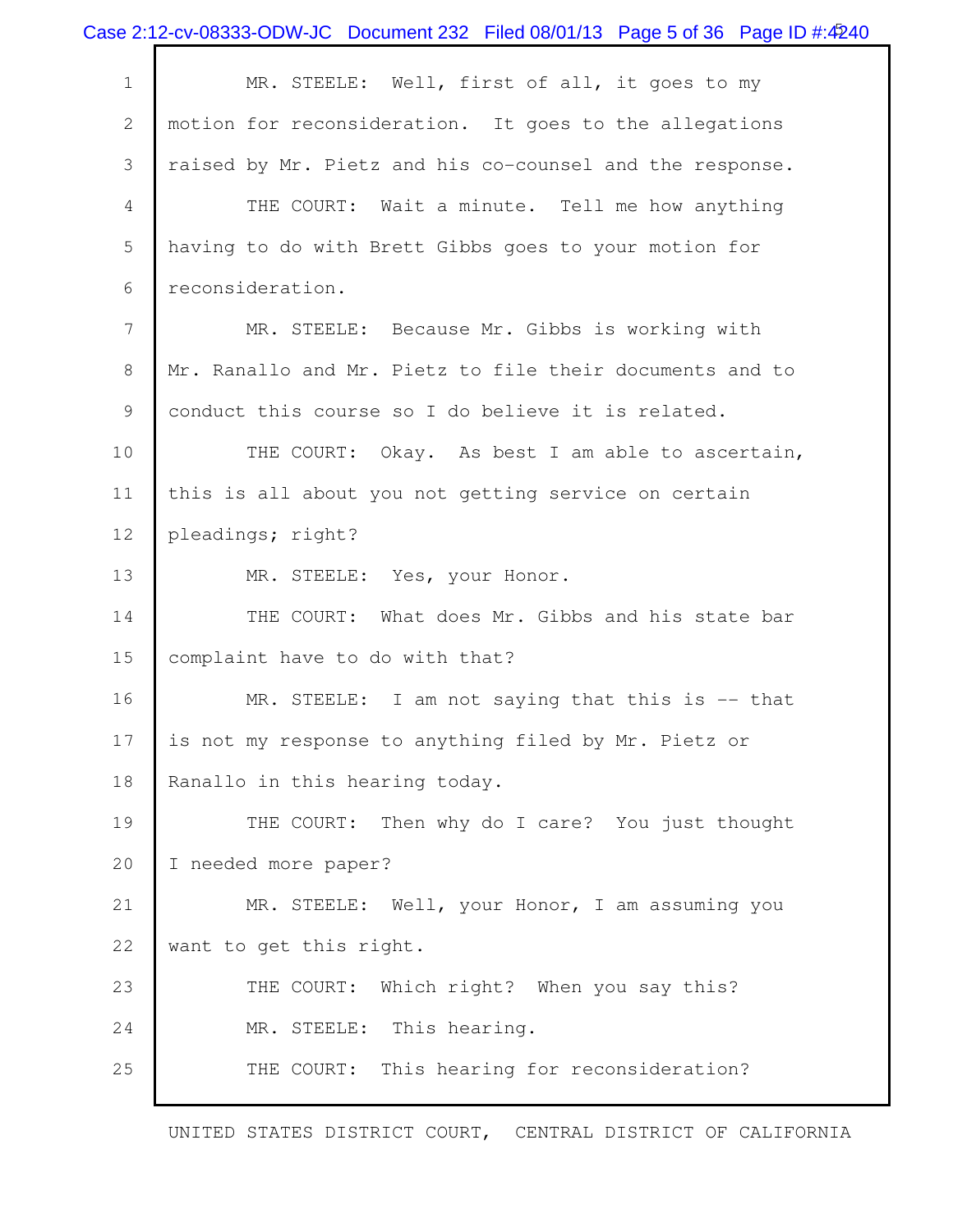| Case 2:12-cv-08333-ODW-JC Document 232 Filed 08/01/13 Page 6 of 36 Page ID #:4241 |  |  |
|-----------------------------------------------------------------------------------|--|--|
|                                                                                   |  |  |

| $1 \mid$ | MR. STEELE: I want to assume you want to get at             |
|----------|-------------------------------------------------------------|
|          | 2 least not only this proceeding but everything before your |
|          | 3 Honor, and I would assume that you want to do this with   |
|          | 4 the proper information. And basically this is --          |

5 THE COURT: If you thought this was important and 6 in order to achieve a just result, why did you just lay 7 on me that much paper if you wanted it to be considered?

8 MR. STEELE: Well, your Honor, I am not asking you 9 to consider it for today's hearing. What I am asking you 10 to consider it for, first of all, my complaint itself is 11 only a few pages I believe. I don't know the exact 12 number, but I believe four or five pages. There is 13 exhibits that because I believe that when I make 14 allegations about somebody or something I need to attach 15 some kind of evidence or documentary proof.

16 But I am certainly not trying to say that 17 Mr. Gibbs' actions in the past has anything do with the 18 fact that I did not receive proper notice from Mr. Pietz 19 or Mr. Ranallo or Mr. Gibbs.

20 THE COURT: So it has got nothing to do with this 21 hearing.

22 MR. STEELE: Well, no. Mr. Gibbs also didn't --23 THE COURT: It doesn't have anything to do with 24 this hearing.

25 MR. STEELE: It does because part of the bar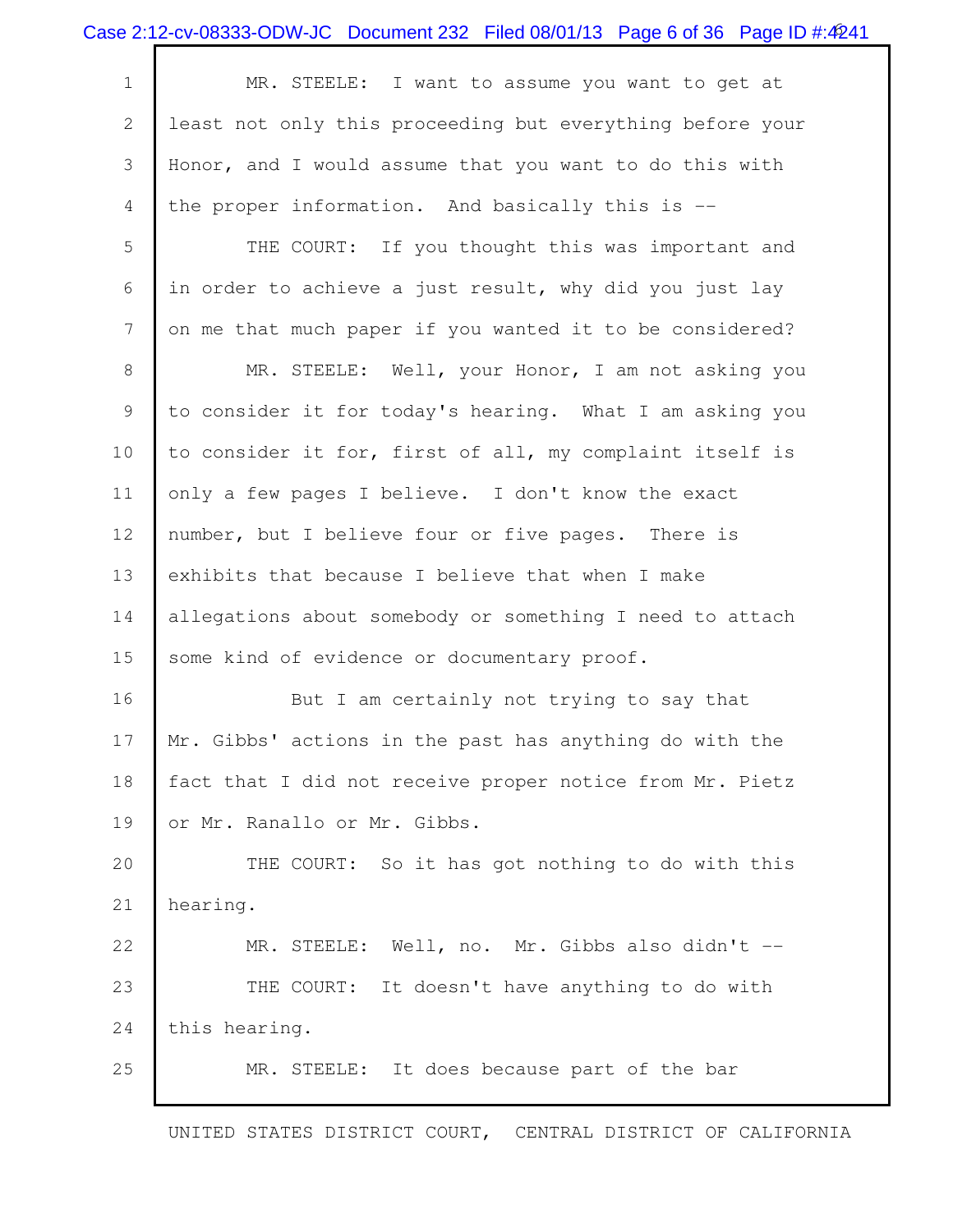|                | Case 2:12-cv-08333-ODW-JC Document 232 Filed 08/01/13 Page 7 of 36 Page ID #:4242 |
|----------------|-----------------------------------------------------------------------------------|
| $\mathbf 1$    | complaint talks about the fact that Mr. Gibbs also failed                         |
| $\mathbf{2}$   | to serve me, and he is working with Mr. Ranallo -- I'm                            |
| 3              | sorry -- Mr. Pietz filing joint documents without serving                         |
| $\overline{4}$ | me. So not only did Mr. Pietz or Mr. Ranallo not serve                            |
| 5              | me, but Mr. Gibbs has not served me in accordance with                            |
| 6              | the local rule and in accordance with the Federal Civil                           |
| $\overline{7}$ | Procedure No. 5. So it is very relevant the fact that                             |
| 8              | Mr. Gibbs has literally done the same exact bad acts, the                         |
| $\mathcal{G}$  | same fraud on this court that Mr. Ranallo and Mr. Pietz                           |
| 10             | has done.                                                                         |
| 11             | THE COURT: All right. Listen, I have got the                                      |
| 12             | docket here. It has been a long time since Mr. Gibbs has                          |
| 13             | filed anything. He has been relieved as counsel of                                |
| 14             | record. To my knowledge, since then, he has filed                                 |
| 15             | nothing. So I am not sure where you are getting your                              |
| 16             | information, and I am certainly not going to act on that                          |
| 17             | kind of supposition.                                                              |
| 18             | But let's put that aside for a second. On the                                     |
| 19             | monitor, you will see your request for substitution of                            |
| 20             | attorney.                                                                         |
| 21             | MR. STEELE: I believe that was prepared by my                                     |
| 22             | attorney at the time from what I can see.                                         |
| 23             | THE COURT: Okay. You anticipate my question.                                      |
| 24             | Did you see it?                                                                   |
| 25             | MR. STEELE: I don't -- could I see the actual                                     |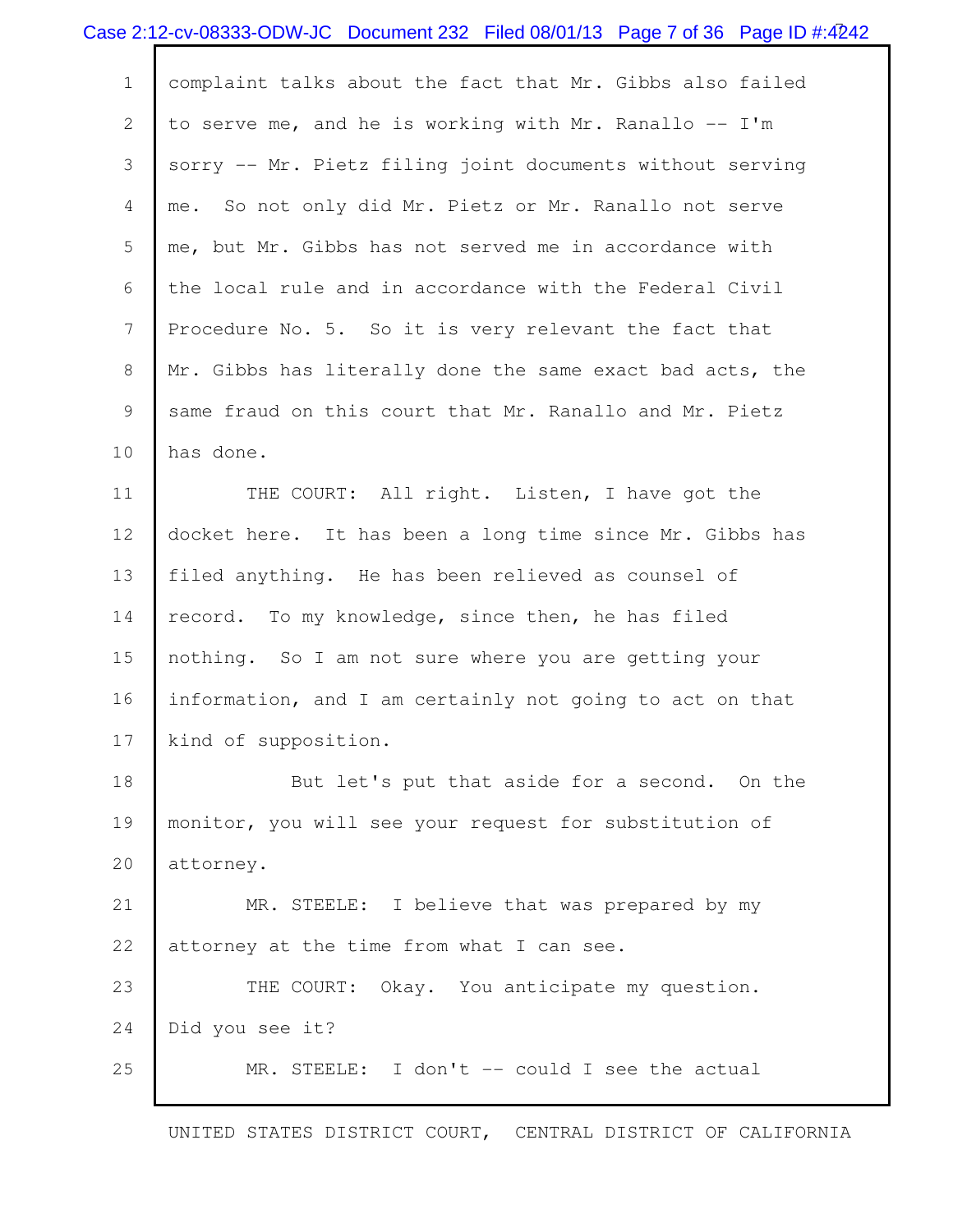Case 2:12-cv-08333-ODW-JC Document 232 Filed 08/01/13 Page 8 of 36 Page ID #:4243 1 document? 2 THE COURT: Right. 3 MR. STEELE: I would have to -- 4 THE COURT: You don't know whether or not you ever 5 saw the request for substitution? 6 MR. STEELE: I am sure I did at some point. I 7 mean, my past attorney was very diligent and when he 8 represented me getting me documents and so on. 9 THE COURT: Is that address for you correct? 10 MR. STEELE: No. 11 THE COURT: So you saw this document, and you 12 didn't notice it twice on that document your address is 13 incorrect? 14 MR. STEELE: Your Honor, like I said, I obviously 15 didn't sign that document. I am not sure what it -- I 16 think we can save a little bit of time by saying that I 17 agree wholeheartedly on the record that I have received 18 every court-issued document that has been sent to that 19 address. There is no 111 whatever. So I get documents 20 all the time from the court mailed to me. 21 THE COURT: Tell me what is going on with your 22 e-mail address now. 23 MR. STEELE: Are you referring to 24 johnlsteele@gmail.com? 25 THE COURT: Yes.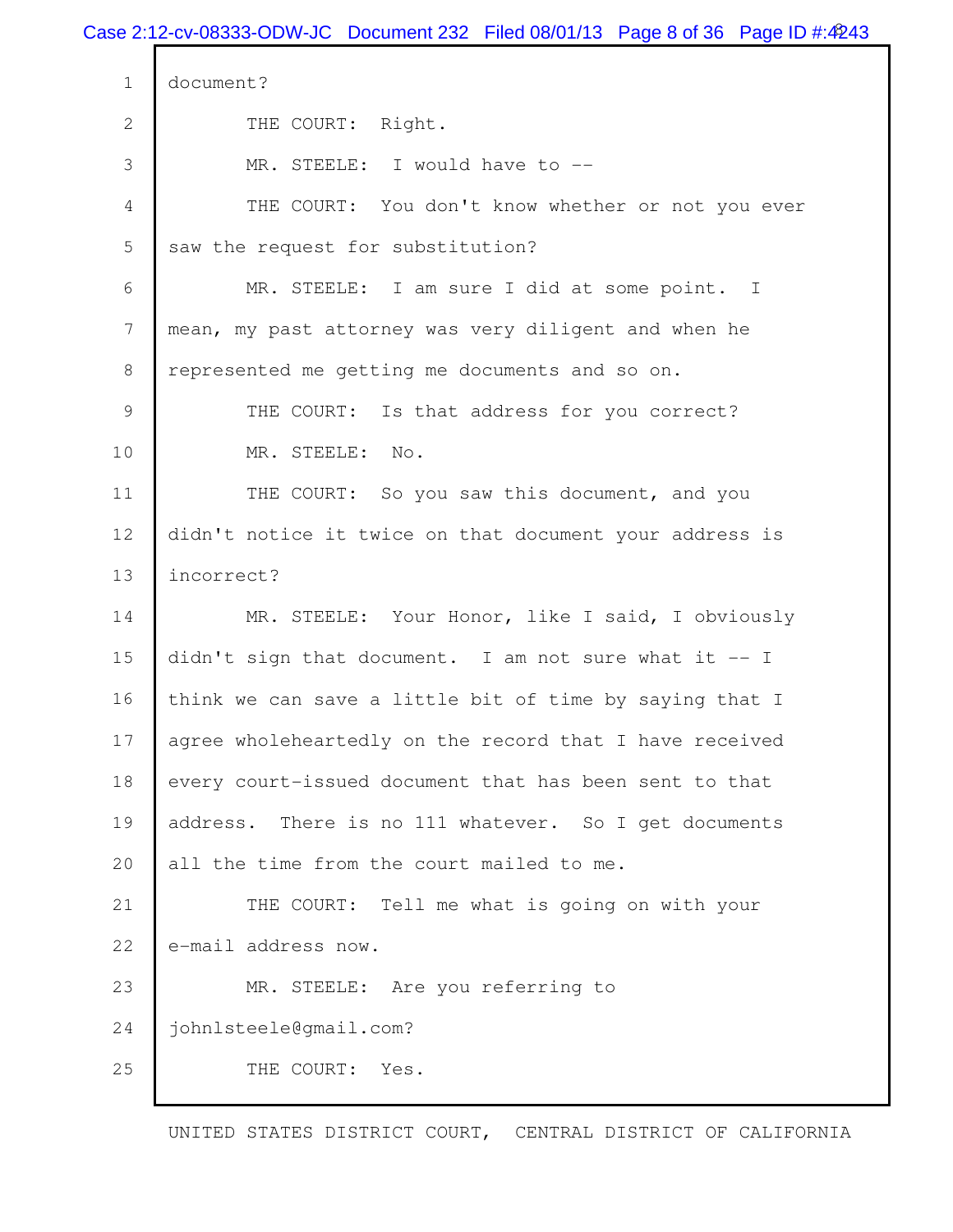|                | Case 2:12-cv-08333-ODW-JC Document 232 Filed 08/01/13 Page 9 of 36 Page ID #:4244 |
|----------------|-----------------------------------------------------------------------------------|
| $\mathbf 1$    | MR. STEELE: Well, as you might imagine, there has                                 |
| $\overline{2}$ | been a lot of spam and hacking and different attempts to                          |
| 3              | mess up not only my e-mail but various websites and                               |
| $\overline{4}$ | certainly everybody associated with Prenda Law has at                             |
| 5              | some point or another dealt with this. The e-mail bombs                           |
| 6              | and the various things that are going on, I literally                             |
| 7              | couldn't even open up my e-mail sometimes. It has been                            |
| $\,8\,$        | basically impossible.                                                             |
| $\mathcal{G}$  | So for some period of time, I don't know how                                      |
| $10$           | many weeks or whatever, a short period of time, maybe                             |
| 11             | three weeks, I had an auto responder saying this is my                            |
| 12             | new e-mail, this is my new work e-mail whatever. And,                             |
| 13             | then, finally, sometime in June, I cancelled the account.                         |
| 14             | I have had it since probably over 10 years. So that is                            |
| 15             | pretty much why I shut it down.                                                   |
| 16             | THE COURT: All right. And have you replaced it?                                   |
| 17             | MR. STEELE: I have an old -- I have an old e-mail                                 |
| 18             | that I use sometimes as needed.                                                   |
| 19             | THE COURT: Do you plan on letting the court in on                                 |
| 20             | that?                                                                             |
| 21             | MR. STEELE: If your Honor would like to have --                                   |
| 22             | THE COURT: No. The local rules require it. And                                    |
| 23             | by Local Rule 11-3.8A, your e-mail address is to appear                           |
| 24             | on your pleadings.                                                                |
| 25             | MR. STEELE: Well, I can certainly obviously                                       |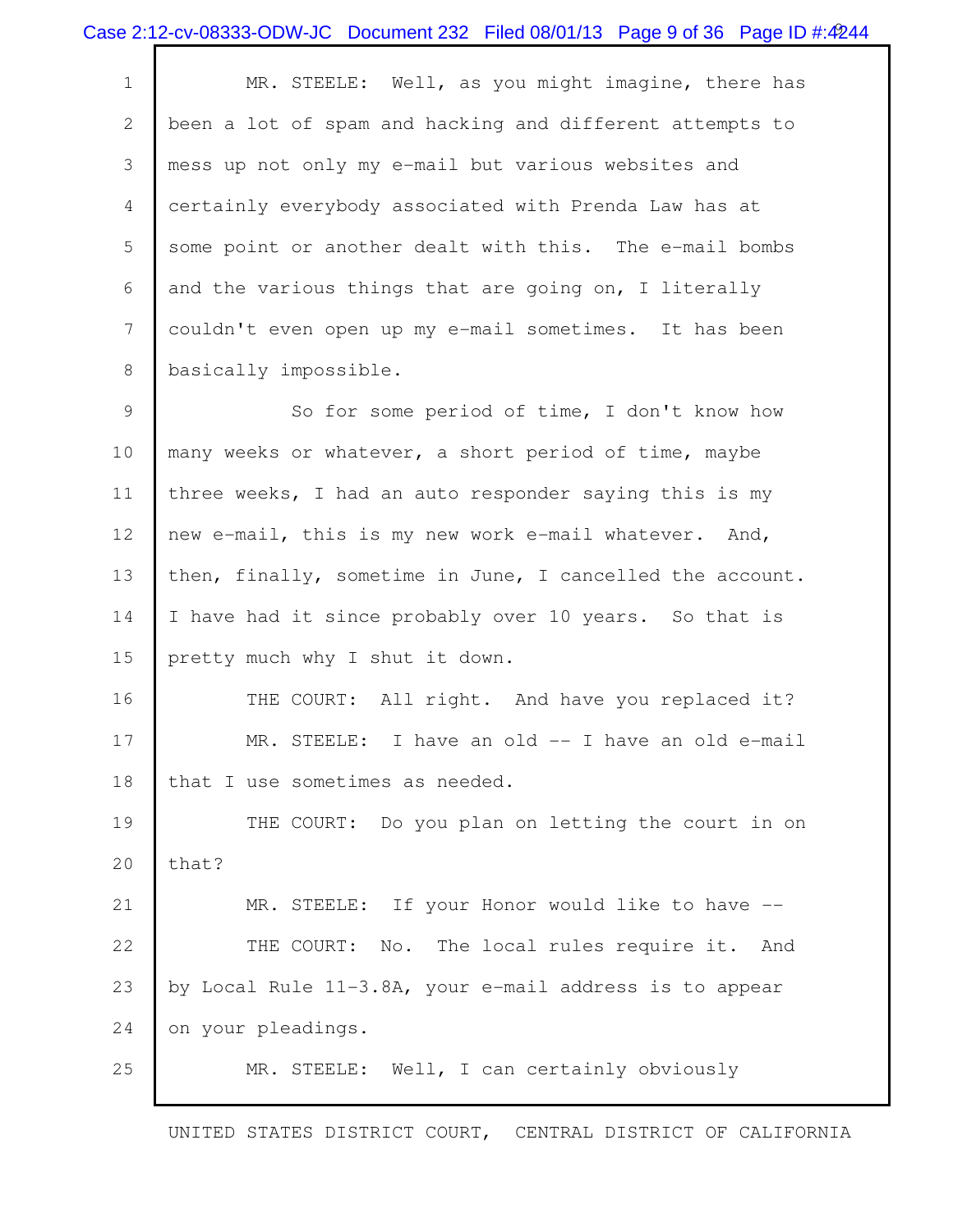|              | Case 2:12-cv-08333-ODW-JC Document 232 Filed 08/01/13 Page 10 of 36 Page ID #4245 |
|--------------|-----------------------------------------------------------------------------------|
| $\mathbf 1$  | update the court and put that on my pleadings.                                    |
| $\mathbf{2}$ | THE COURT: Would you?                                                             |
| 3            | MR. STEELE: Sure.                                                                 |
| 4            | THE COURT: I think that would probably remedy an                                  |
| 5            | awful lot of what we are dealing with.                                            |
| 6            | MR. STEELE: Well, your Honor, I would                                             |
| 7            | respectfully disagree because I don't believe my having                           |
| 8            | an e-mail address somehow obviates the plain reading of                           |
| 9            | the rules that I need to be served. I am pro se. I                                |
| 10           | don't have an ECF account. I deserve to be served with                            |
| 11           | papers just like everyone else is, and there is no                                |
| 12           | getting around that.                                                              |
| 13           | Obviously, there can be, oh, did your e-mail                                      |
| 14           | change and why don't you have it updated, but the fact of                         |
| 15           | the matter is long before 1965 when they started doing                            |
| 16           | e-mail, the very first e-mail, people still had to have                           |
| 17           | service. So I don't think whether or not I receive                                |
| 18           | service is dependent upon whether or not I have an e-mail                         |
| 19           | account.                                                                          |
| 20           | THE COURT: All right. Tell you what you do.                                       |
| 21           | Don't worry about our rules. You just do whatever you                             |
| 22           | want. All right. And then when you don't get served,                              |
| 23           | then why don't you fly out here and complain about it.                            |
| 24           | MR. STEELE: Well, no, your Honor.                                                 |
| 25           | No. Hang on a second. First of all,<br>THE COURT:                                 |
|              |                                                                                   |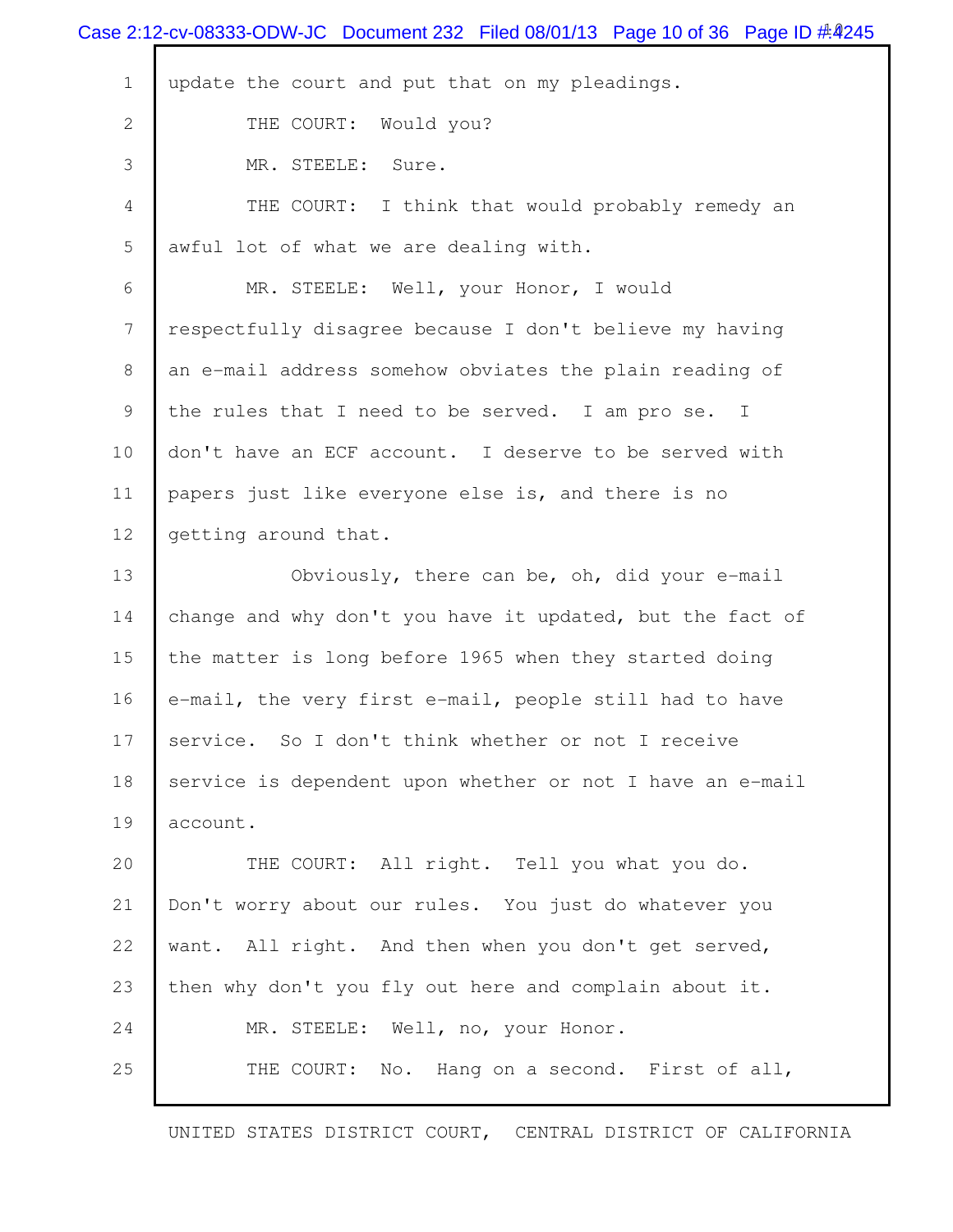|              | Case 2:12-cv-08333-ODW-JC Document 232 Filed 08/01/13 Page 11 of 36 Page ID #4246 |
|--------------|-----------------------------------------------------------------------------------|
| $\mathbf 1$  | back in June when the first time you raised this issue                            |
| $\mathbf{2}$ | that you had not been served with papers, you listed 21                           |
| 3            | documents that you had not been served with. And you                              |
| 4            | prefaced this with the statement, a cursory review of the                         |
| 5            | papers they -- that is Pietz and Ranallo -- submitted                             |
| 6            | show that they did not serve their papers on pro se                               |
| 7            | persons. And then you list 21 documents.                                          |
| 8            | MR. STEELE: Is this on my original?                                               |
| 9            | THE COURT: It is. Page 2.                                                         |
| 10           | MR. STEELE: Okay.                                                                 |
| 11           | THE COURT: Okay. We begin with ECF Docket No.                                     |
| 12           | 69. And I think that is what caught my attention when I                           |
| 13           | first read this. Now, when we go back that early in                               |
| 14           | time, they were not pro se; correct?                                              |
| 15           | MR. STEELE: I wouldn't know because I don't have                                  |
| 16           | the document in front of me.                                                      |
| 17           | THE COURT: All right. Then I will help you                                        |
| 18           | because I do. Docket 69, dated March 6th. All right.                              |
| 19           | Now, people didn't start going pro se for another couple                          |
| 20           | of months; right?                                                                 |
| 21           | MR. STEELE: No. That is not true at all. There                                    |
| 22           | has been people that have been pro se since the beginning                         |
| 23           | of this thing started, Peter Hansmeier, I think Livewire                          |
| 24           | Holdings.                                                                         |
| 25           | THE COURT: Let's start with you. You are the                                      |
|              |                                                                                   |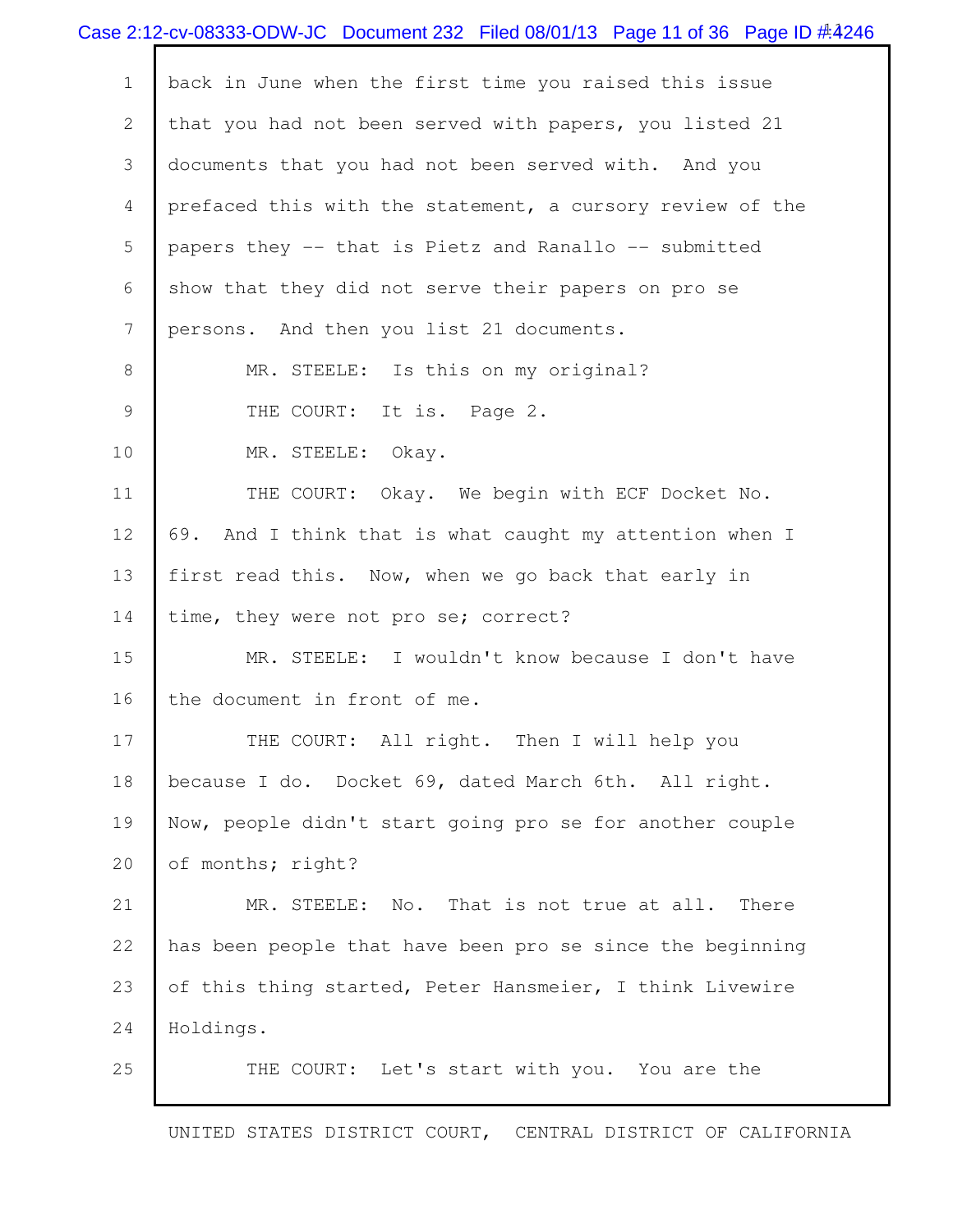Case 2:12-cv-08333-ODW-JC Document 232 Filed 08/01/13 Page 12 of 36 Page ID #:4247 1 | complaining party. It is your motion. 2 MR. STEELE: Right, but I am referring to the  $3$  fact  $-$  4 THE COURT: Hang on a second. We are not going to 5 arque anybody else's motion but yours. 6 MR. STEELE: I am not. 7 THE COURT: This is your pleading. You went pro 8 se when? 9 MR. STEELE: I believe it was late May. 10 THE COURT: May 17. It is on your screen. 11 May 17. 12 MR. STEELE: I don't dispute that. 13 THE COURT: All right. That is Docket No. 146. 14 So anything that predates Docket 146 was not when you 15 were pro se? 16 MR. STEELE: Correct. 17 THE COURT: Well, why did you list all but six of 18 these? 19 MR. STEELE: Because as I was trying to state, 20 this is the entire pattern. What I am claiming here is 21 not that Mr. Pietz accidentally forgot to serve me on a 22 couple of things. I am saying this is a pattern, a fraud 23 in which he didn't serve anybody at any time. 24 THE COURT: When you had a lawyer, how were you 25 served?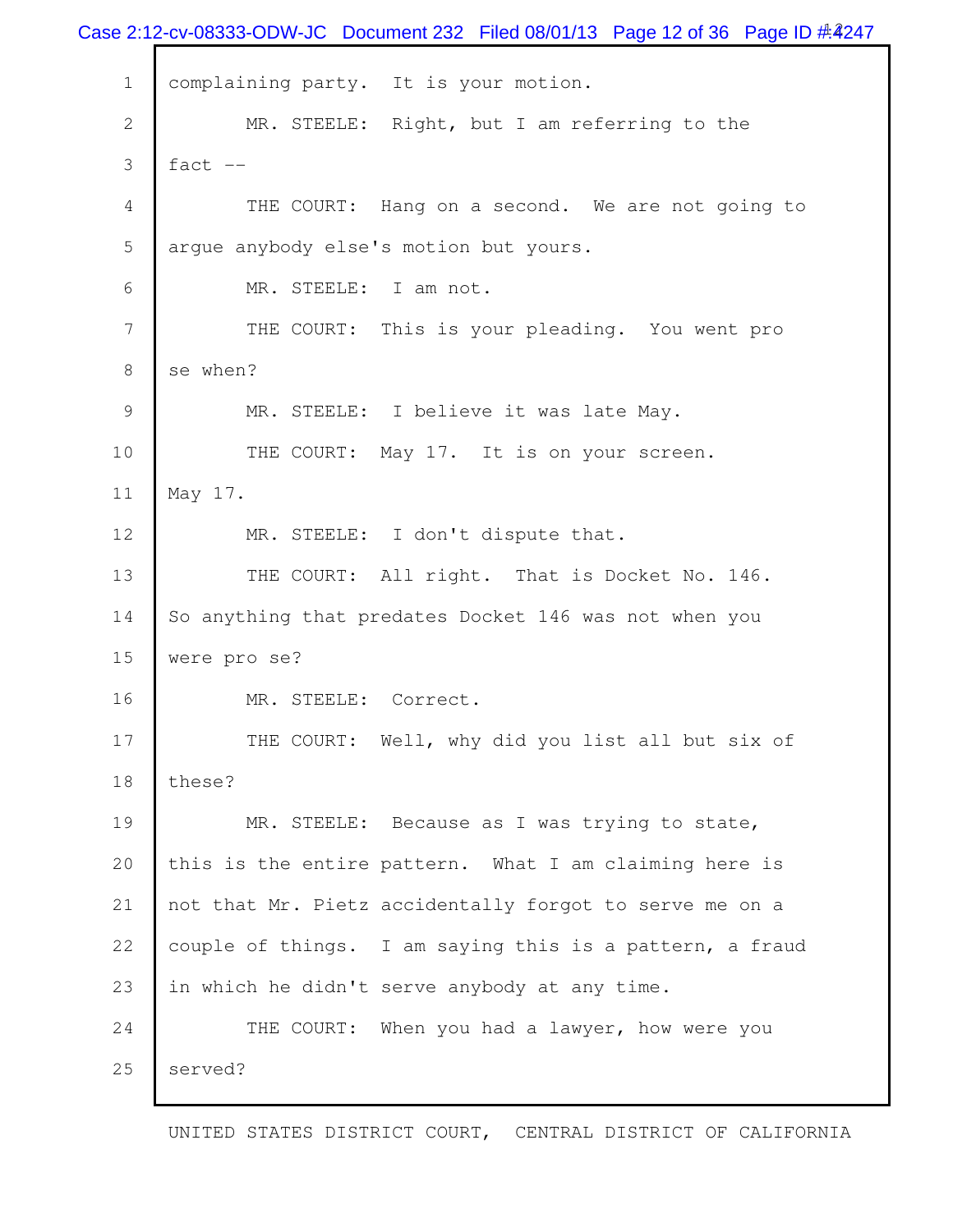|                  | Case 2:12-cv-08333-ODW-JC Document 232 Filed 08/01/13 Page 13 of 36 Page ID #4248 |
|------------------|-----------------------------------------------------------------------------------|
| $1\,$            | MR. STEELE: My lawyer was served.                                                 |
| $\mathbf{2}$     | THE COURT: How?                                                                   |
| 3                | MR. STEELE: I am assuming through ECF.                                            |
| 4                | That's right. That's right.<br>THE COURT:                                         |
| 5                | MR. STEELE: But none of the pro se people at that                                 |
| 6                | time were being served.                                                           |
| $\boldsymbol{7}$ | THE COURT: That's right. So when you get rid of                                   |
| $8\,$            | your lawyer, you need to update your contact information                          |
| 9                | so that the court and the parties can contact you. All                            |
| 10               | right?                                                                            |
| 11               | MR. STEELE: My contact information is -- I have                                   |
| 12               | been receiving every document issued by this court to                             |
| 13               | that address up until literally, I have received a couple                         |
| 14               | the other day. So I received everything from this court                           |
| 15               | and everything that people send me including --                                   |
| 16               | THE COURT: You accept what comes from the court                                   |
| 17               | to that bad address, but you don't accept what comes                              |
| 18               | $from --$                                                                         |
| 19               | MR. STEELE: I have with me the actual pleadings                                   |
| 20               | that Mr. Ranallo finally decided to grace me with, and it                         |
| 21               | is post dated July 2nd and sent to the Lincoln Road                               |
| 22               | I have it. Great. But the problem is that<br>address.                             |
| 23               | July 2nd doesn't really give me a good chance to fight                            |
| 24               | the pleadings that were filed resulting in the order.                             |
| 25               | We are going to talk about those.<br>THE COURT:                                   |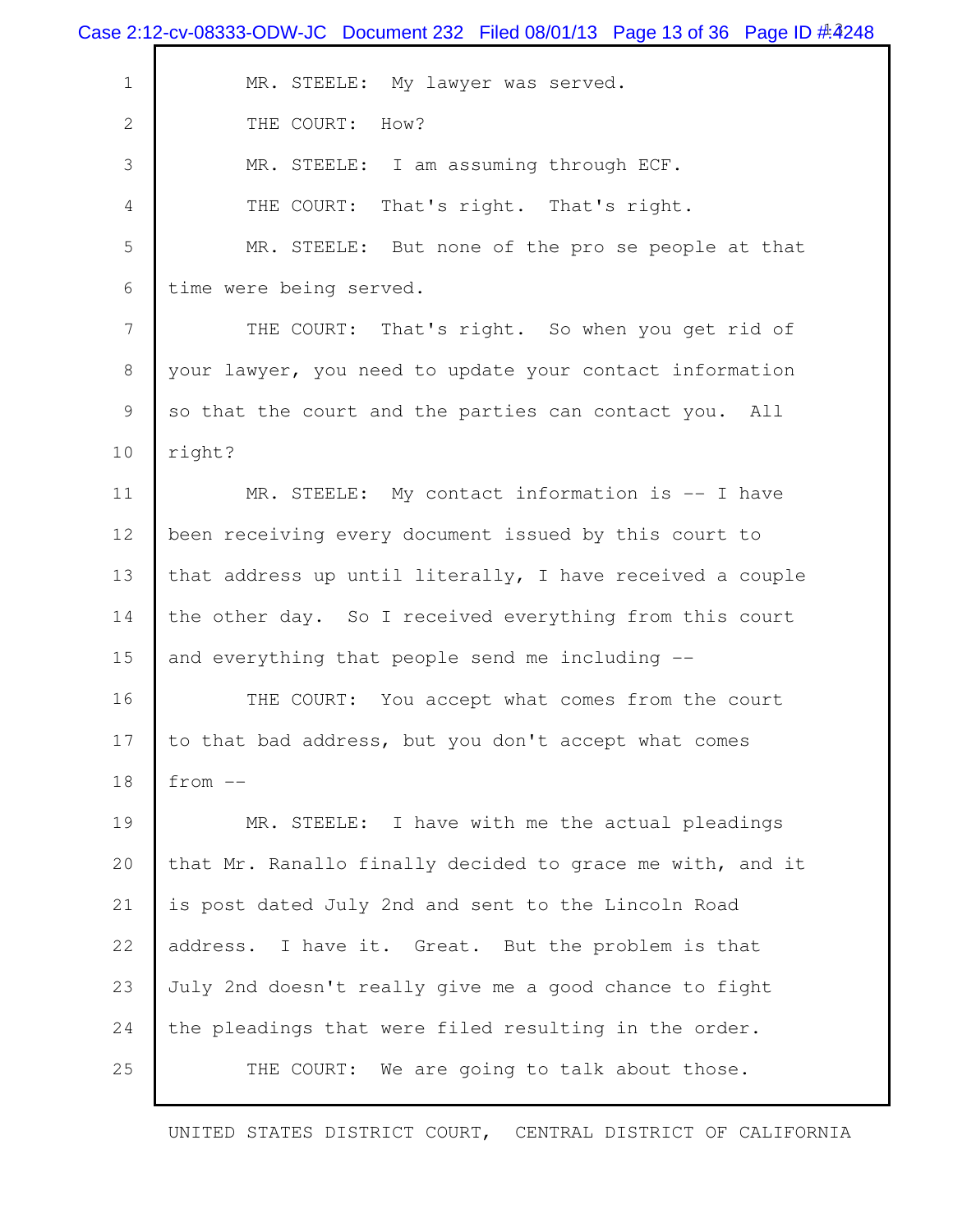|                | Case 2:12-cv-08333-ODW-JC Document 232 Filed 08/01/13 Page 14 of 36 Page ID #4249 |
|----------------|-----------------------------------------------------------------------------------|
| $\mathbf 1$    | Okay. Because like I said, I have gone through all of                             |
| $\mathbf{2}$   | them, and there are only six documents that post date                             |
| 3              | your substitution of attorney. And we begin with                                  |
| $\overline{4}$ | Document No. 148, and you object to the fact that you                             |
| 5              | didn't get Document No. 148. 148 was a response to the                            |
| 6              | court's request that they provide us with bar information                         |
| 7              | on all of the attorneys involved in this scheme.                                  |
| 8              | Now, is that something that you wanted to file                                    |
| 9              | some sort of an opposition to?                                                    |
| 10             | MR. STEELE: I don't know.                                                         |
| 11             | THE COURT: Why don't you tell me this. In fact,                                   |
| 12             | instead of us going through all of this, why don't you                            |
| 13             | tell me which one of these documents and not being served                         |
| 14             | with a copy of that document has prejudiced you somehow                           |
| 15             | because I will tell you now, none of these documents seek                         |
| 16             | affirmative relief against any of the pro se entities or                          |
| 17             | parties. So how have you been prejudiced?                                         |
| 18             | MR. STEELE: Well, every single document is                                        |
| 19             | prejudicing, your Honor, because my Fifth Amendment right                         |
| 20             | to due process doesn't require that I justify why I have                          |
| 21             | my Fifth Amendment right. I have it. It is an                                     |
| 22             | individual right that I have because I am a citizen, and                          |
| 23             | the very fact that I have not been allowed to have due                            |
| 24             | process, the fact that this court seems to indicate that                          |
| 25             | it doesn't really matter.                                                         |
|                |                                                                                   |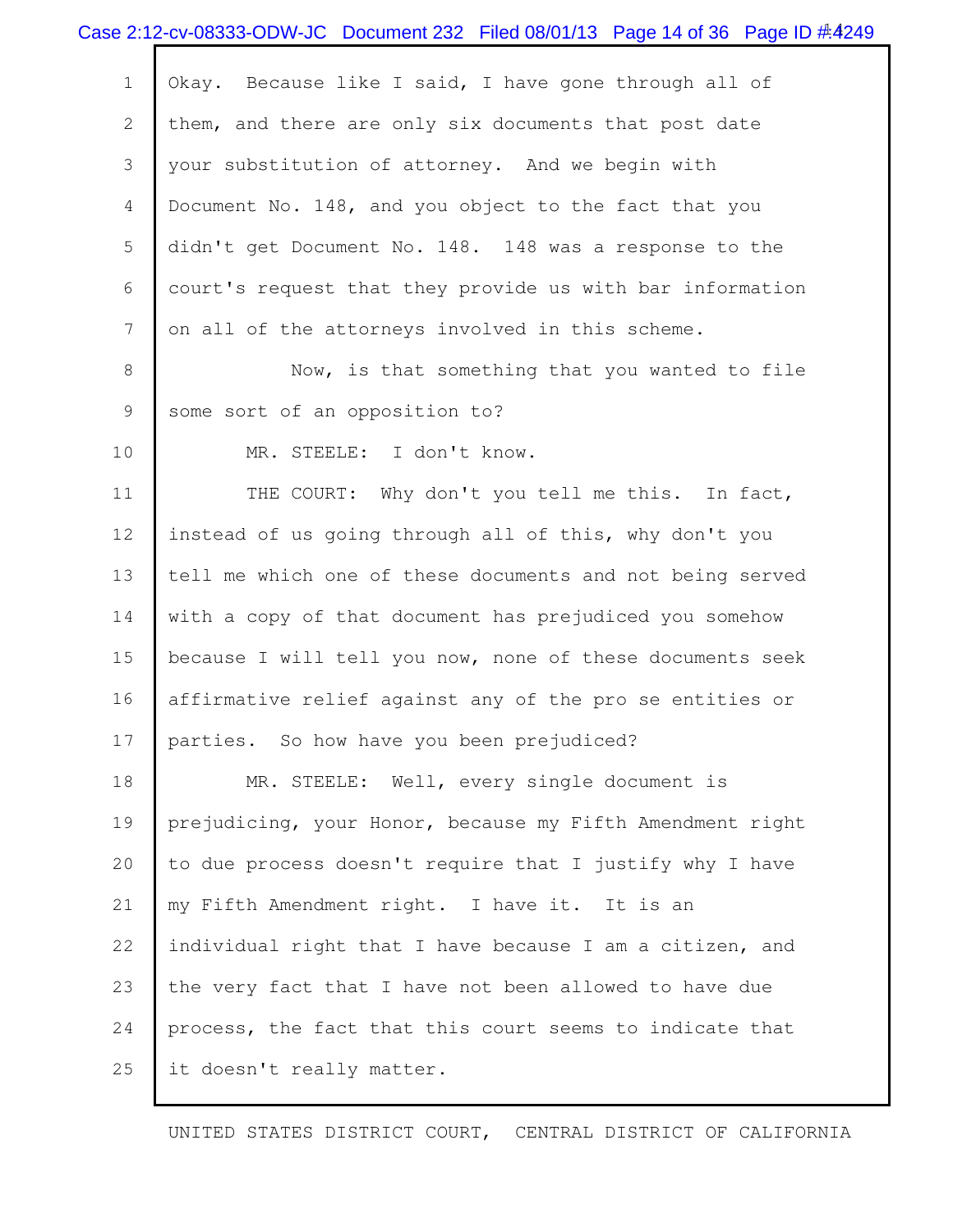|                 | Case 2:12-cv-08333-ODW-JC Document 232 Filed 08/01/13 Page 15 of 36 Page ID # 4250 |
|-----------------|------------------------------------------------------------------------------------|
| $\mathbf 1$     | THE COURT: What doesn't matter? I'm sorry. What                                    |
| $\mathbf{2}$    | doesn't matter? Your Fifth Amendment? Last time you                                |
| 3               | were here, you asserted your Fifth Amendment, and I let                            |
| 4               | you head right back to the airport, didn't I?                                      |
| 5               | MR. STEELE:<br>Yes.                                                                |
| 6               | MR. STEELE: But that is a different Fifth                                          |
| $7\phantom{.0}$ | Amendment right, your Honor. I am talking about the                                |
| 8               | Fifth Amendment right to due process.                                              |
| 9               | THE COURT: I am asking you, how have you been                                      |
| 10              | damaged?                                                                           |
| 11              | MR. STEELE: Well, simple. Mr. Pietz filed                                          |
| 12              | fraudulent documents claiming that he had incurred                                 |
| 13              | certain billing expenses and asked for additional monies,                          |
| 14              | and the reality of it is that I didn't have an                                     |
| 15              | opportunity to contest that. I didn't have an                                      |
| 16              | opportunity to point out all the different deficiencies,                           |
| 17              | and to the extent your Honor asked me to brief a matter                            |
| 18              | that is not before the court today, I would ask for time                           |
| 19              | to obviously prepare a comprehensive response. Quite                               |
| 20              | frankly, the responses to the list of all the things that                          |
| 21              | Mr. Pietz has done improper in this case against me would                          |
| 22              | definitely take more than this hearing.                                            |
| 23              | THE COURT: All right. I am a little surprised at                                   |
| 24              | that request. This is your motion. Well, let's back up.                            |
| 25              | Let's talk about why you are entitled to be here at all.                           |
|                 |                                                                                    |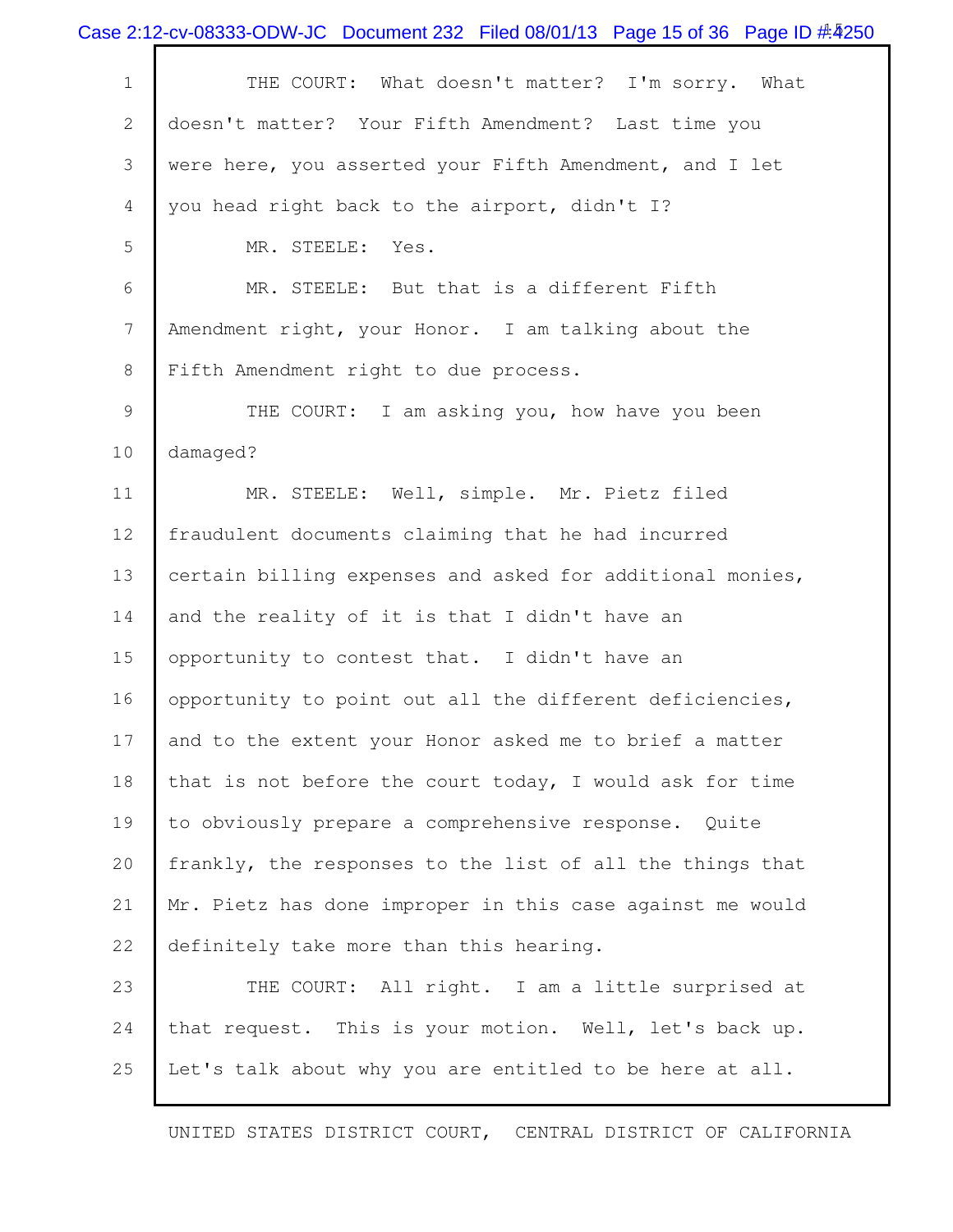|                | Case 2:12-cv-08333-ODW-JC Document 232 Filed 08/01/13 Page 16 of 36 Page ID #4251 |
|----------------|-----------------------------------------------------------------------------------|
| $\mathbf 1$    | Tell me the legal basis that entitles you for                                     |
| $\mathbf{2}$   | reconsideration of the June 21 motion.                                            |
| 3              | MR. STEELE: Well, I am assuming you are referring                                 |
| 4              | to my original motion.                                                            |
| 5              | THE COURT: Which was ruled on right away. Why                                     |
| 6              | are you entitled to be back here for a second bite?                               |
| $\overline{7}$ | MR. STEELE: Sure. Well, it is not a second bite.                                  |
| 8              | Well, technically, I quess you could consider it a second                         |
| 9              | bite.                                                                             |
| 10             | THE COURT: It is a reconsideration.                                               |
| 11             | MR. STEELE: But, as I think all the attorneys in                                  |
| 12             | this room know, that if there is new information                                  |
| 13             | subsequent to the filing of the original document, then I                         |
| 14             | can certainly -- and it is certainly relevant, then I can                         |
| 15             | certainly ask for a motion to reconsider.                                         |
| 16             | THE COURT: When is it relevant when it is on an                                   |
| 17             | undisputed fact?                                                                  |
| 18             | MR. STEELE: Well, it is undisputed between                                        |
| 19             | Mr. Pietz and myself, and if your Honor also agrees that                          |
| 20             | Mr. Pietz has simply not served me with any documents --                          |
| 21             | THE COURT: I took you at your word. It was                                        |
| 22             | undisputed. You had not been served with those                                    |
| 23             | documents, and I went through them. I found it                                    |
| 24             | completely irrelevant one way or the other. It was                                |
| 25             | undisputed. So, now, you have come up with further                                |
|                |                                                                                   |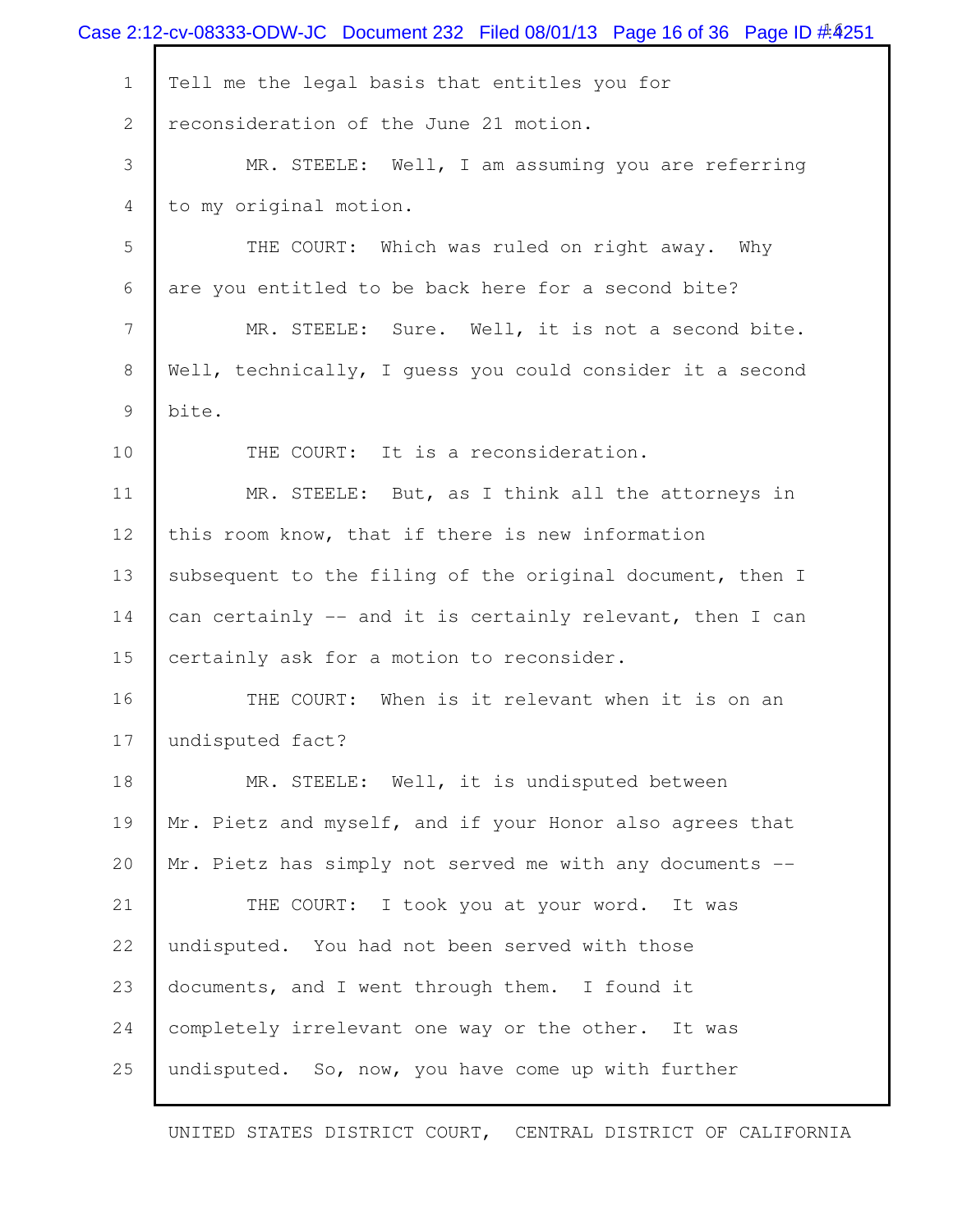|              | Case 2:12-cv-08333-ODW-JC Document 232 Filed 08/01/13 Page 17 of 36 Page ID $\#$ 4252 |
|--------------|---------------------------------------------------------------------------------------|
| $\mathbf{1}$ | factual support of this undisputed irrelevant issue.                                  |
| $\mathbf{2}$ | How does that entitle you to reconsideration?                                         |
| 3            | MR. STEELE: Well, your Honor, at the time you                                         |
| 4            | stamped declined within minutes of me filing that                                     |
| 5            | original document, I certainly had no knowledge that you                              |
| 6            | agreed with my position. I had no idea about that. But                                |
| 7            | the important thing to remember is you are asking me to                               |
| 8            | explain why I need to have my rights, why I need to have                              |
| 9            | my Fifth Amendment. I get them no matter what. You                                    |
| 10           | don't have --                                                                         |
| 11           | THE COURT: Stop. I asked you quite clearly. Why                                       |
| 12           | are you entitled to a second hearing on this motion?                                  |
| 13           | MR. STEELE: As I stated, there is additional new                                      |
| 14           | evidence showing that Mr. Pietz has engaged in a pattern                              |
| 15           | of conduct, a fraud. He has admitted that he never                                    |
| 16           | served anybody at any time that was pro se.                                           |
| 17           | THE COURT: It is undisputed. So you find some                                         |
| 18           | more evidence on something that is undisputed and                                     |
| 19           | irrelevant, how does that entitle you -- give me the                                  |
| 20           | legal citation for how that entitles you to                                           |
| 21           | reconsideration.                                                                      |
| 22           | MR. STEELE: You are asking me to find a citation                                      |
| 23           | as I am sitting here in court?                                                        |
| 24           | THE COURT: You filed a motion. Now, you devoted                                       |
| 25           | an entire 17 lines of text none of which did you spell                                |
|              |                                                                                       |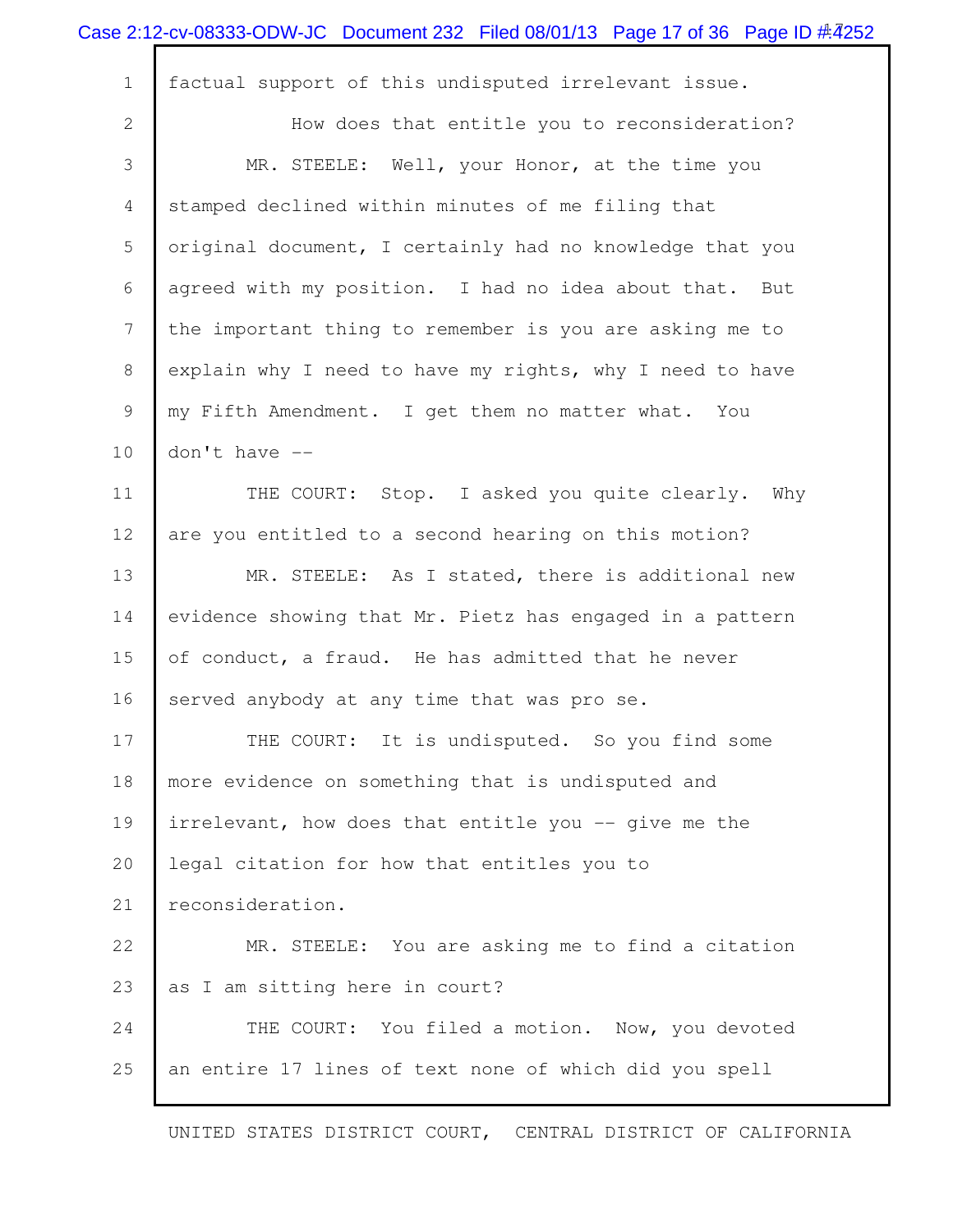|                | Case 2:12-cv-08333-ODW-JC Document 232 Filed 08/01/13 Page 18 of 36 Page ID # 4253 |
|----------------|------------------------------------------------------------------------------------|
| $\mathbf 1$    | out why you are entitled to reconsideration.                                       |
| $\mathbf{2}$   | MR. STEELE: I believe I did.                                                       |
| 3              | THE COURT: But you are getting all the due                                         |
| $\overline{4}$ | process you can stand. All right. So you are permitted                             |
| 5              | to come out here and argue your position to the court.                             |
| 6              | Now, tell me what entitles you to this opportunity?                                |
| 7              | MR. STEELE: Well, as I stated, the information                                     |
| 8              | from Mr. Pietz's gloating e-mail to me was written after,                          |
| 9              | after the court order came back.                                                   |
| 10             | THE COURT: It confirms an undisputed fact.                                         |
| 11             | MR. STEELE: I didn't know it was undisputed. I                                     |
| 12             | didn't know that Mr. Ranallo --                                                    |
| 13             | THE COURT: He never disputed it, has he?                                           |
| 14             | MR. STEELE: Well, he didn't dispute it in his                                      |
| 15             | e-mail to me but prior to that.                                                    |
| 16             | THE COURT: When has he disputed it to this court?                                  |
| 17             | MR. STEELE: He has never --                                                        |
| 18             | THE COURT:<br>Thank you. He has never disputed it.                                 |
| 19             | MR. STEELE: Your Honor, I need to finish my                                        |
| 20             | sentence. If your Honor wants me to come to this court                             |
| 21             | and arque my position --                                                           |
| 22             | THE COURT: No. I want you to just answer my                                        |
| 23             | questions. All right?                                                              |
| 24             | MR. STEELE: Okay.                                                                  |
| 25             | THE COURT: Okay. As succinctly as you can.<br>And                                  |
|                |                                                                                    |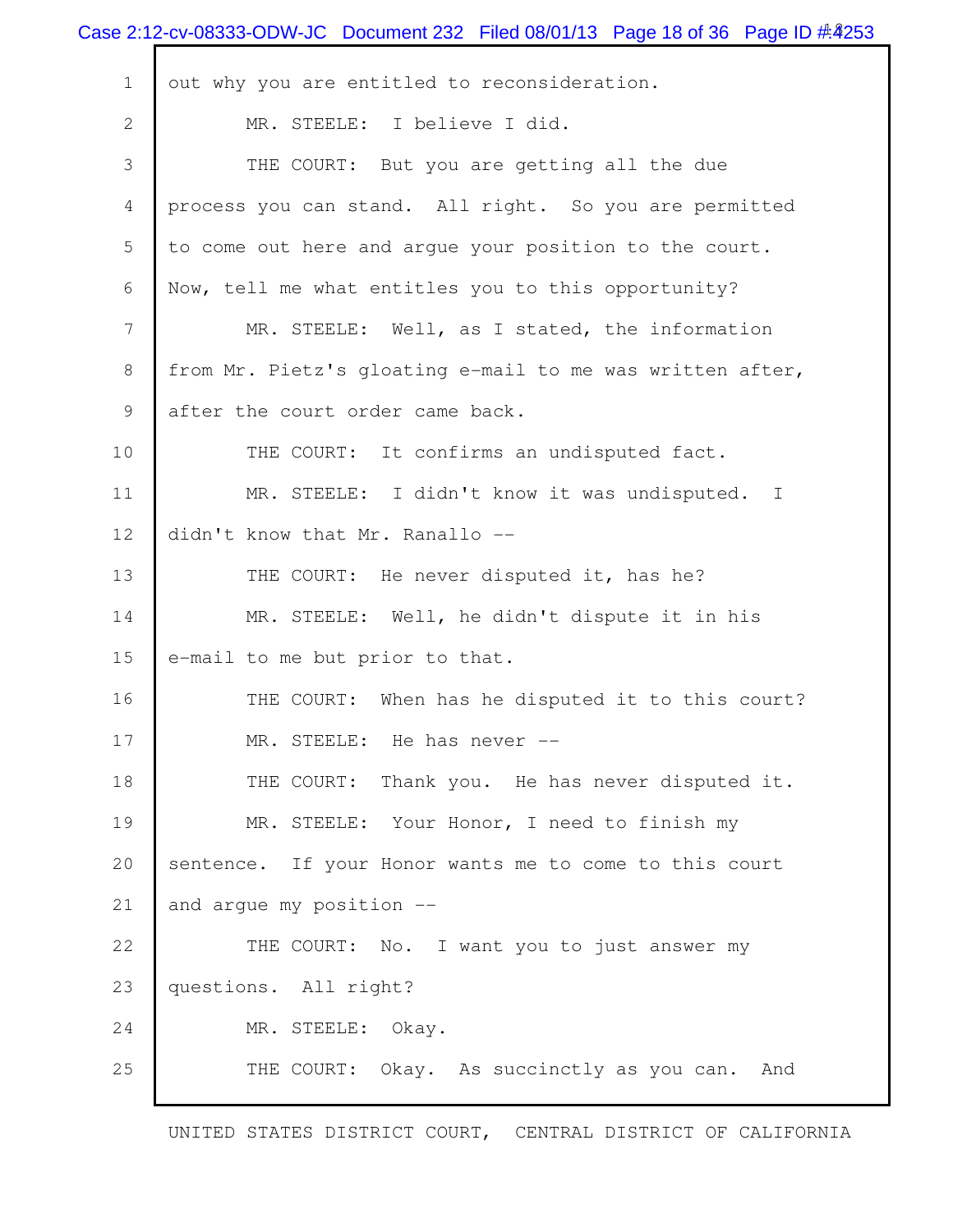|             | Case 2:12-cv-08333-ODW-JC Document 232 Filed 08/01/13 Page 19 of 36 Page ID # 4254 |
|-------------|------------------------------------------------------------------------------------|
| $\mathbf 1$ | I won't detain you. Okay. When has he disputed in any                              |
| 2           | filing in this court your assertion that you and the                               |
| 3           | other pro se parties were not served?                                              |
| 4           | MR. STEELE: I don't understand how that is even                                    |
| 5           | relevant to this proceeding. He has --                                             |
| 6           | THE COURT: Tell you what.                                                          |
| 7           | MR. STEELE: He is alleging --                                                      |
| 8           | THE COURT:<br>No. No. You have got to understand                                   |
| 9           | the ground rules. I put a question to you, your response                           |
| 10          | is you don't see how that is relevant, I won't detain                              |
| 11          | you. You can leave if you can't tell me how this e-mail                            |
| 12          | which addresses an undisputed issue which is also                                  |
| 13          | irrelevant, an undisputed issue entitles you to                                    |
| 14          | reconsideration of a motion that has already been argued,                          |
| 15          | heard and decided.                                                                 |
| 16          | MR. STEELE: It wasn't argued. It wasn't heard.                                     |
| 17          | And you decided it minutes after I filed it.                                       |
| 18          | THE COURT: You argued it on paper.                                                 |
| 19          | MR. STEELE: Your Honor, Mr. Pietz never agreed or                                  |
| 20          | disagreed refused or refuted it, didn't do anything with                           |
| 21          | that until the e-mail.                                                             |
| 22          | THE COURT: Is it disputed, "yes" or "no?"                                          |
| 23          | MR. STEELE: As we stand here today, no.                                            |
| 24          | THE COURT: All right. So you have got                                              |
| 25          | information on an undisputed issue. How does that --                               |
|             |                                                                                    |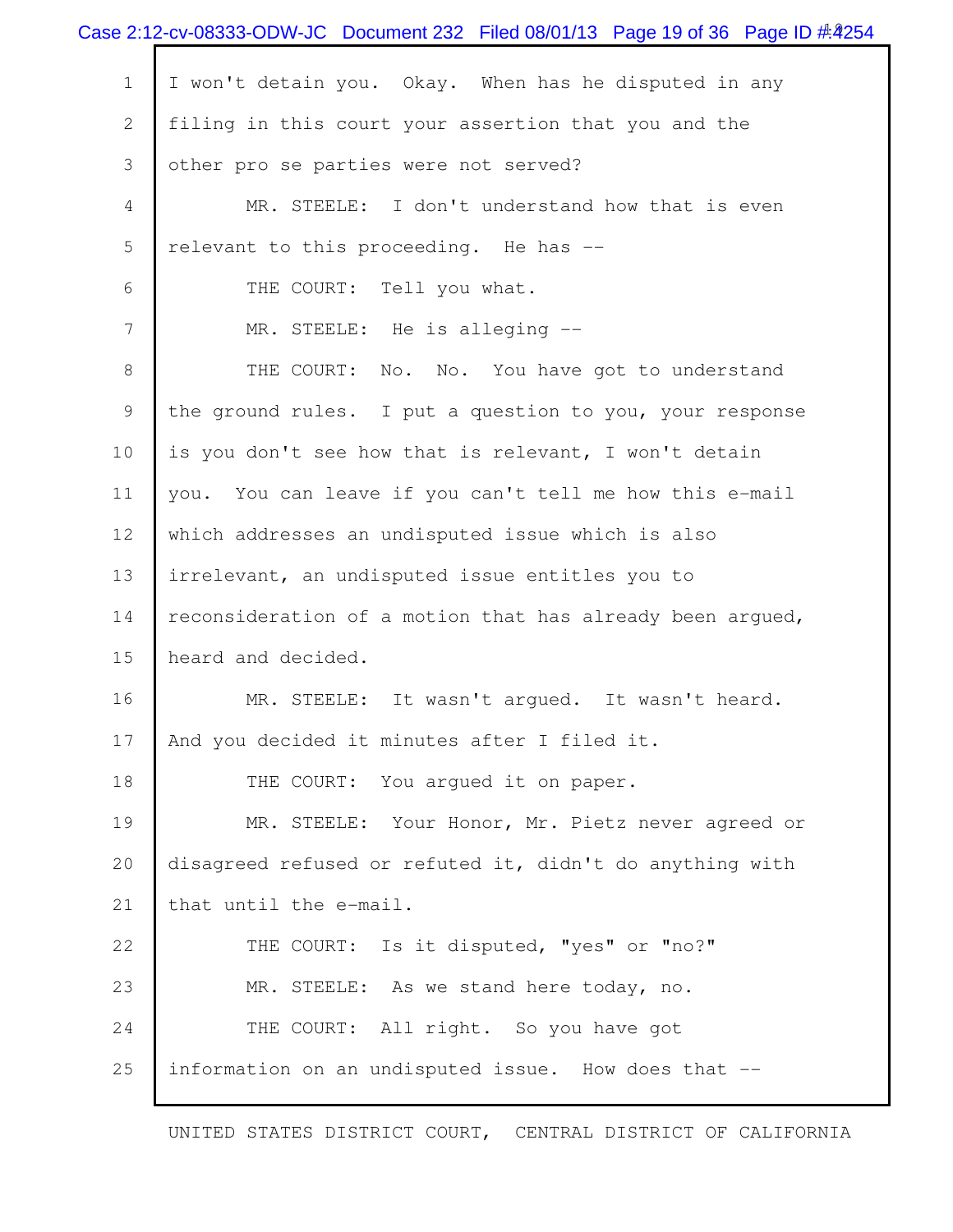|                | Case 2:12-cv-08333-ODW-JC Document 232 Filed 08/01/13 Page 20 of 36 Page ID # 4255 |
|----------------|------------------------------------------------------------------------------------|
| $\mathbf{1}$   | show me. Show me. Is it Rule 60? How does that entitle                             |
| $\overline{2}$ | you to reconsideration, a second bite?                                             |
| 3              | MR. STEELE: Because I get entitled to                                              |
| 4              | reconsideration under this -- well, first of all, besides                          |
| 5              | the constitution --                                                                |
| 6              | THE COURT: Where in the constitution gives you a                                   |
| 7              | second bite?                                                                       |
| 8              | MR. STEELE: When my due process rights are                                         |
| 9              | violated.                                                                          |
| 10             | THE COURT: When you are deprived of life, liberty                                  |
| 11             | or property without due process of law.                                            |
| 12             | MR. STEELE: Right.                                                                 |
| 13             | THE COURT: How is that applied here? You filed a                                   |
| 14             | motion. The motion was decided. So you get to come back                            |
| 15             | and do it again?                                                                   |
| 16             | MR. STEELE:<br>No. No.                                                             |
| 17             | THE COURT: And you get that entitlement from the                                   |
| 18             | Fifth Amendment?                                                                   |
| 19             | MR. STEELE: Yes.                                                                   |
| 20             | THE COURT: This is absurd.                                                         |
| 21             | MR. STEELE: Because the effect of this order that                                  |
| 22             | was entered against me ex parte makes me have to pay a                             |
| 23             | lot of money and comply with onerous conditions. It is                             |
| 24             | simply a burden upon me and a taking of my property                                |
| 25             | without me getting an opportunity to be heard.                                     |
|                |                                                                                    |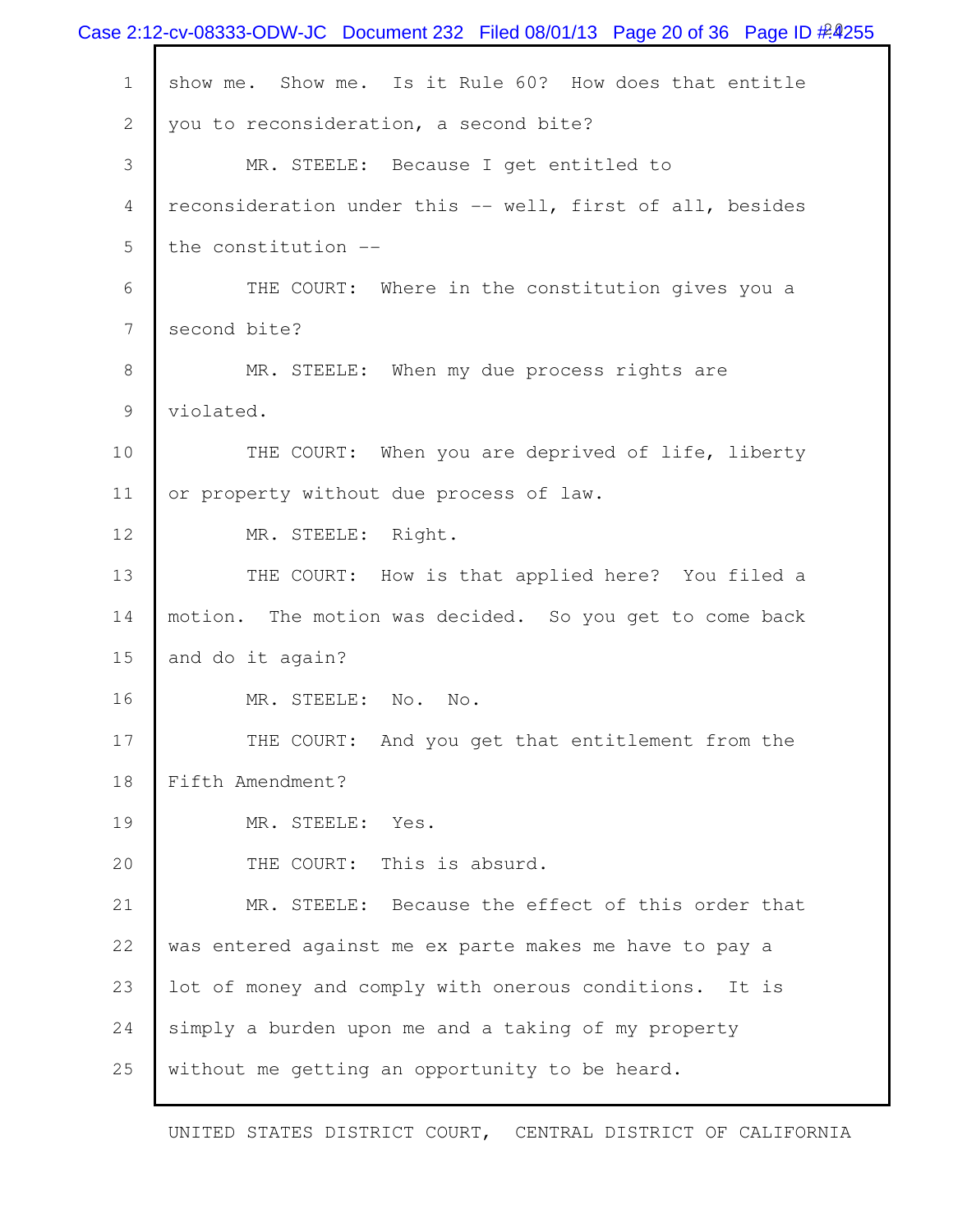|              | Case 2:12-cv-08333-ODW-JC Document 232 Filed 08/01/13 Page 21 of 36 Page ID # 4256 |
|--------------|------------------------------------------------------------------------------------|
| $\mathbf 1$  | THE COURT: Stop. Stop. Stop. Number one, that                                      |
| $\mathbf{2}$ | order did not involve any taking of your property. You                             |
| 3            | had asked for sanctions to be levied by this court                                 |
| 4            | against that law firm. Your request was denied. How did                            |
| 5            | that deprive you of property?                                                      |
| 6            | MR. STEELE: No. Your Honor, the motion was                                         |
| 7            | referring to the ex parte behavior of Morgan Pietz, the                            |
| 8            | fact that I don't get to address that in front of this                             |
| 9            | court.                                                                             |
| 10           | THE COURT: You addressed it. You addressed it in                                   |
| 11           | your motion papers. It was decided.                                                |
| 12           | MR. STEELE: If your Honor is on the record as                                      |
| 13           | saying he doesn't care that I didn't receive notice from                           |
| 14           | Morgan Pietz and Ranallo or Gibbs for that matter, then I                          |
| 15           | guess there is nothing I can do and it is an appellate                             |
| 16           | issue. I don't know what else to say.                                              |
| 17           | THE COURT: Believe me, they have got a reserved                                    |
| 18           | parking space for you down at the Ninth Circuit dealing                            |
| 19           | with all these appeals that you filed. No.                                         |
| 20           | What I am saying is you filed your motion.                                         |
| 21           | You made some pretty bold assertions that scores of                                |
| 22           | documents have been filed, and, clearly, I have gone                               |
| 23           | through the docket.                                                                |
| 24           | MR. STEELE: There have been scores.                                                |
| 25           | Scores of documents have not been<br>THE COURT:                                    |
|              |                                                                                    |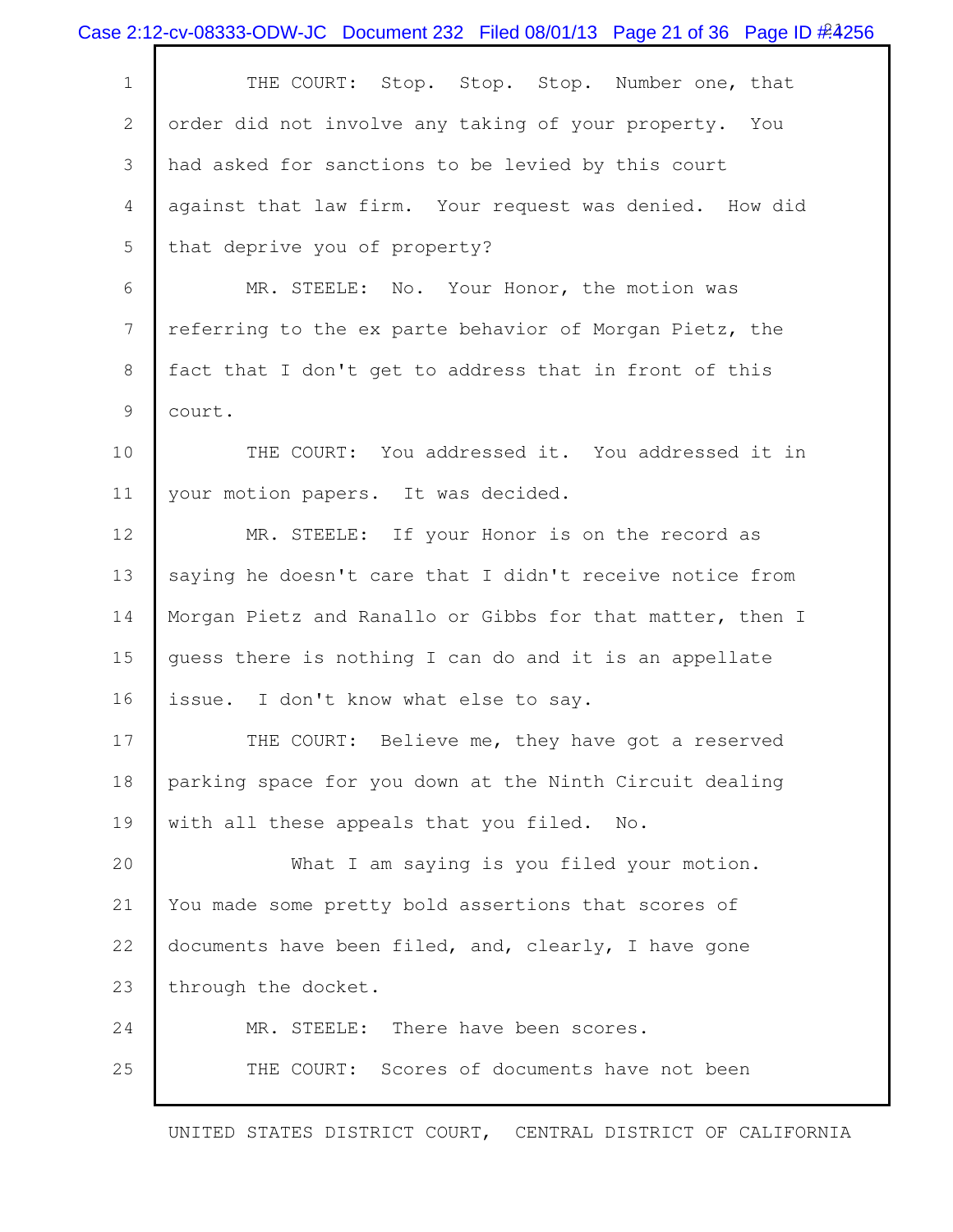| filed wherein you have not received service. That is<br>$\mathbf{1}$<br>simply not true.<br>$\mathbf{2}$<br>3<br>MR. STEELE: I respectfully disagree this court.<br>I get documents --<br>4<br>5<br>THE COURT: Count them. Tell me where they are.<br>Because I have them in front of me. You tell me where<br>6<br>7<br>they are.<br>8<br>MR. STEELE: Your Honor, every document that has<br>been filed without due process, notice to the pro se<br>9<br>10<br>person is a violation -- is wrong.<br>THE COURT: Six.<br>11<br>12<br>MR. STEELE: What?<br>13<br>THE COURT: Six documents. One of them is an<br>amended document.<br>14<br>15<br>MR. STEELE: One document is a violation of my due<br>16<br>process.<br>17<br>THE COURT: It is not scores.<br>18<br>MR. STEELE: Scores in total because there is<br>19<br>other pro se people, and this is a pattern of fraudulent<br>20<br>misconduct by Mr. Pietz, but to me personally --<br>THE COURT: I find it laughable that you use the<br>21<br>22<br>word fraud.<br>23<br>MR. STEELE: I do too.<br>THE COURT: But we will put that aside for a<br>24 |    | Case 2:12-cv-08333-ODW-JC Document 232 Filed 08/01/13 Page 22 of 36 Page ID # 257 |
|----------------------------------------------------------------------------------------------------------------------------------------------------------------------------------------------------------------------------------------------------------------------------------------------------------------------------------------------------------------------------------------------------------------------------------------------------------------------------------------------------------------------------------------------------------------------------------------------------------------------------------------------------------------------------------------------------------------------------------------------------------------------------------------------------------------------------------------------------------------------------------------------------------------------------------------------------------------------------------------------------------------------------------------------------------------------------------------------------------------|----|-----------------------------------------------------------------------------------|
|                                                                                                                                                                                                                                                                                                                                                                                                                                                                                                                                                                                                                                                                                                                                                                                                                                                                                                                                                                                                                                                                                                                |    |                                                                                   |
|                                                                                                                                                                                                                                                                                                                                                                                                                                                                                                                                                                                                                                                                                                                                                                                                                                                                                                                                                                                                                                                                                                                |    |                                                                                   |
|                                                                                                                                                                                                                                                                                                                                                                                                                                                                                                                                                                                                                                                                                                                                                                                                                                                                                                                                                                                                                                                                                                                |    |                                                                                   |
|                                                                                                                                                                                                                                                                                                                                                                                                                                                                                                                                                                                                                                                                                                                                                                                                                                                                                                                                                                                                                                                                                                                |    |                                                                                   |
|                                                                                                                                                                                                                                                                                                                                                                                                                                                                                                                                                                                                                                                                                                                                                                                                                                                                                                                                                                                                                                                                                                                |    |                                                                                   |
|                                                                                                                                                                                                                                                                                                                                                                                                                                                                                                                                                                                                                                                                                                                                                                                                                                                                                                                                                                                                                                                                                                                |    |                                                                                   |
|                                                                                                                                                                                                                                                                                                                                                                                                                                                                                                                                                                                                                                                                                                                                                                                                                                                                                                                                                                                                                                                                                                                |    |                                                                                   |
|                                                                                                                                                                                                                                                                                                                                                                                                                                                                                                                                                                                                                                                                                                                                                                                                                                                                                                                                                                                                                                                                                                                |    |                                                                                   |
|                                                                                                                                                                                                                                                                                                                                                                                                                                                                                                                                                                                                                                                                                                                                                                                                                                                                                                                                                                                                                                                                                                                |    |                                                                                   |
|                                                                                                                                                                                                                                                                                                                                                                                                                                                                                                                                                                                                                                                                                                                                                                                                                                                                                                                                                                                                                                                                                                                |    |                                                                                   |
|                                                                                                                                                                                                                                                                                                                                                                                                                                                                                                                                                                                                                                                                                                                                                                                                                                                                                                                                                                                                                                                                                                                |    |                                                                                   |
|                                                                                                                                                                                                                                                                                                                                                                                                                                                                                                                                                                                                                                                                                                                                                                                                                                                                                                                                                                                                                                                                                                                |    |                                                                                   |
|                                                                                                                                                                                                                                                                                                                                                                                                                                                                                                                                                                                                                                                                                                                                                                                                                                                                                                                                                                                                                                                                                                                |    |                                                                                   |
|                                                                                                                                                                                                                                                                                                                                                                                                                                                                                                                                                                                                                                                                                                                                                                                                                                                                                                                                                                                                                                                                                                                |    |                                                                                   |
|                                                                                                                                                                                                                                                                                                                                                                                                                                                                                                                                                                                                                                                                                                                                                                                                                                                                                                                                                                                                                                                                                                                |    |                                                                                   |
|                                                                                                                                                                                                                                                                                                                                                                                                                                                                                                                                                                                                                                                                                                                                                                                                                                                                                                                                                                                                                                                                                                                |    |                                                                                   |
|                                                                                                                                                                                                                                                                                                                                                                                                                                                                                                                                                                                                                                                                                                                                                                                                                                                                                                                                                                                                                                                                                                                |    |                                                                                   |
|                                                                                                                                                                                                                                                                                                                                                                                                                                                                                                                                                                                                                                                                                                                                                                                                                                                                                                                                                                                                                                                                                                                |    |                                                                                   |
|                                                                                                                                                                                                                                                                                                                                                                                                                                                                                                                                                                                                                                                                                                                                                                                                                                                                                                                                                                                                                                                                                                                |    |                                                                                   |
|                                                                                                                                                                                                                                                                                                                                                                                                                                                                                                                                                                                                                                                                                                                                                                                                                                                                                                                                                                                                                                                                                                                |    |                                                                                   |
|                                                                                                                                                                                                                                                                                                                                                                                                                                                                                                                                                                                                                                                                                                                                                                                                                                                                                                                                                                                                                                                                                                                |    |                                                                                   |
|                                                                                                                                                                                                                                                                                                                                                                                                                                                                                                                                                                                                                                                                                                                                                                                                                                                                                                                                                                                                                                                                                                                |    |                                                                                   |
|                                                                                                                                                                                                                                                                                                                                                                                                                                                                                                                                                                                                                                                                                                                                                                                                                                                                                                                                                                                                                                                                                                                |    |                                                                                   |
|                                                                                                                                                                                                                                                                                                                                                                                                                                                                                                                                                                                                                                                                                                                                                                                                                                                                                                                                                                                                                                                                                                                |    |                                                                                   |
|                                                                                                                                                                                                                                                                                                                                                                                                                                                                                                                                                                                                                                                                                                                                                                                                                                                                                                                                                                                                                                                                                                                | 25 | second. All right. Tell me how you have been hurt by                              |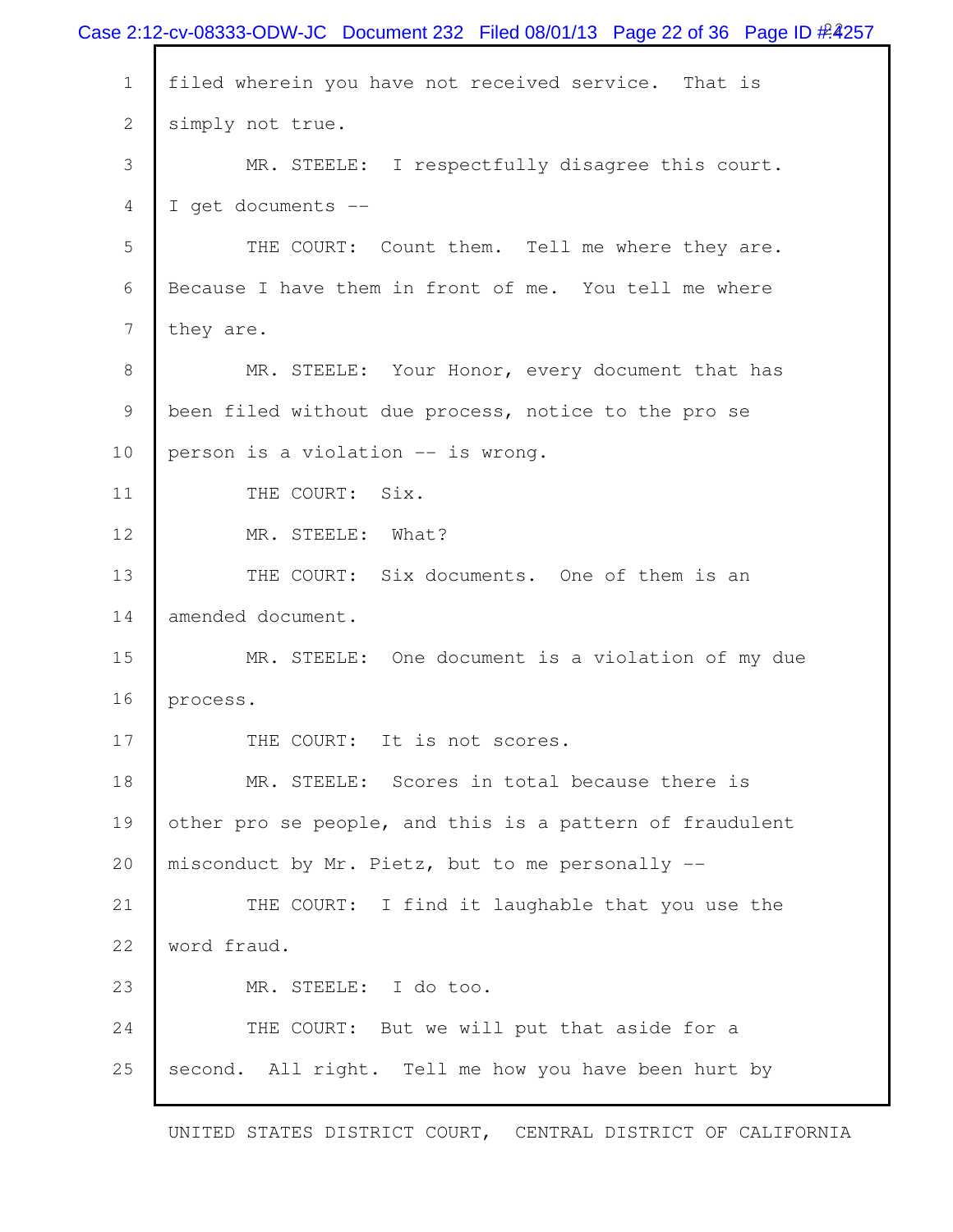1 not getting served with a copy of Pietz's report to the 2 court.

 3 MR. STEELE: I don't know. I would have to review 4 the document, I would have to consult with an attorney, 5 and if I had an opportunity to come back before this 6 court and finally get the chance to object timely prior 7 to an order being issued, I am sure that I would have 8 plenty of objections to it. But it is unfair of this 9 court to say, okay, I want your  $-$  I want every 10 objection. I want every legal basis you have for every 11 document you have ever not received timely. I believe 12 the correct response is, wait, Mr. Steele, you didn't get 13 this document, oh, shoot, I can't believe I issued an 14 order based upon an ex parte pleading filing and not even 15 getting notice. And you should have an opportunity, 16 Mr. Steele, to properly respond. These are allegations 17 that are being made about every facet of misconduct 18 | imaginable, and, your Honor --19 THE COURT: Actually, in point of fact, what these 20 six documents deal with is the bond issue, and none of 21 these documents are initiating anything. These are 22 responses by this law firm to Mr. Duffy's motions. 23 MR. STEELE: It wasn't just a response. 24 THE COURT: Oh. You do know about that? 25 MR. STEELE: Yes. As I sit here today.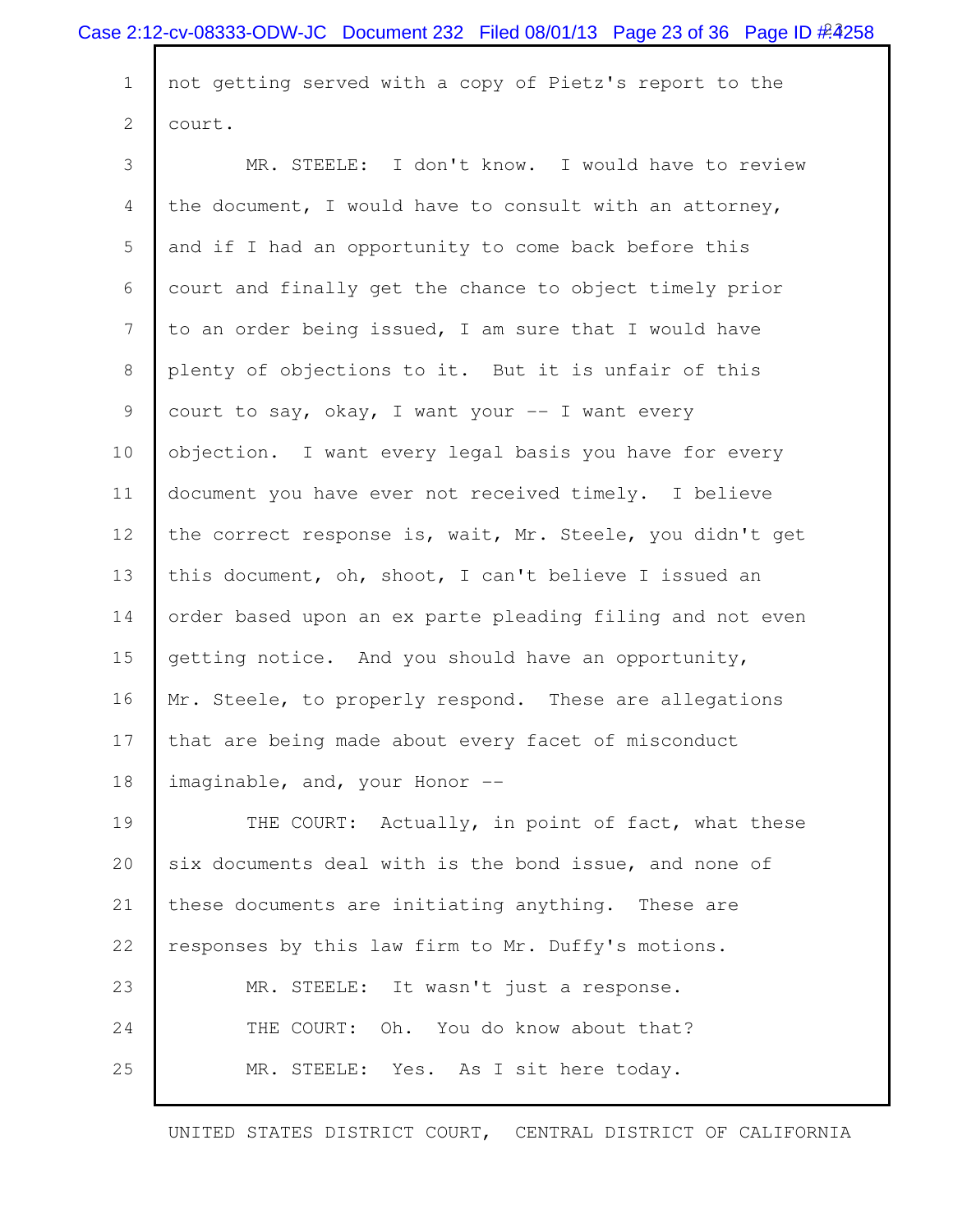|                | Case 2:12-cv-08333-ODW-JC Document 232 Filed 08/01/13 Page 24 of 36 Page ID $\#4259$ |
|----------------|--------------------------------------------------------------------------------------|
| $1\,$          | THE COURT: You knew about them contemporaneously                                     |
| $\overline{2}$ | with the filing of these documents too; right?                                       |
| 3              | MR. STEELE: I don't understand your question,                                        |
| 4              | your Honor.                                                                          |
| 5              | THE COURT: When did you learn about these                                            |
| 6              | documents?                                                                           |
| $\overline{7}$ | MR. STEELE: Which documents?                                                         |
| 8              | THE COURT: Are you saying just now?                                                  |
| 9              | MR. STEELE: Which documents, your Honor?                                             |
| 10             | THE COURT: These six documents that I think are                                      |
| 11             | at issue.                                                                            |
| 12             | MR. STEELE: Well, I would have to depend on each                                     |
| 13             | particular document. I learned about some of them                                    |
| 14             | one day, some of them a different day, but I can tell you                            |
| 15             | that the date that I learned about the order based on                                |
| 16             | Mr. Pietz's ex parte pleading was June 10th, I believe.                              |
| 17             | THE COURT: Okay.                                                                     |
| 18             | MR. STEELE: And that was the original order that                                     |
| 19             | I got mailed to me at Lincoln Road. And it looked                                    |
| 20             | strange to me because it had Morgan Pietz's name across                              |
| 21             | the top, and there was weird italics in the order, and I                             |
| 22             | thought it was a request order or whatever. And,                                     |
| 23             | eventually, the corrected order came out because it looks                            |
| 24             | like the court just copied whatever Mr. Pietz asked for.                             |
| 25             | And then I said, wow, this is really interesting. I got                              |
|                |                                                                                      |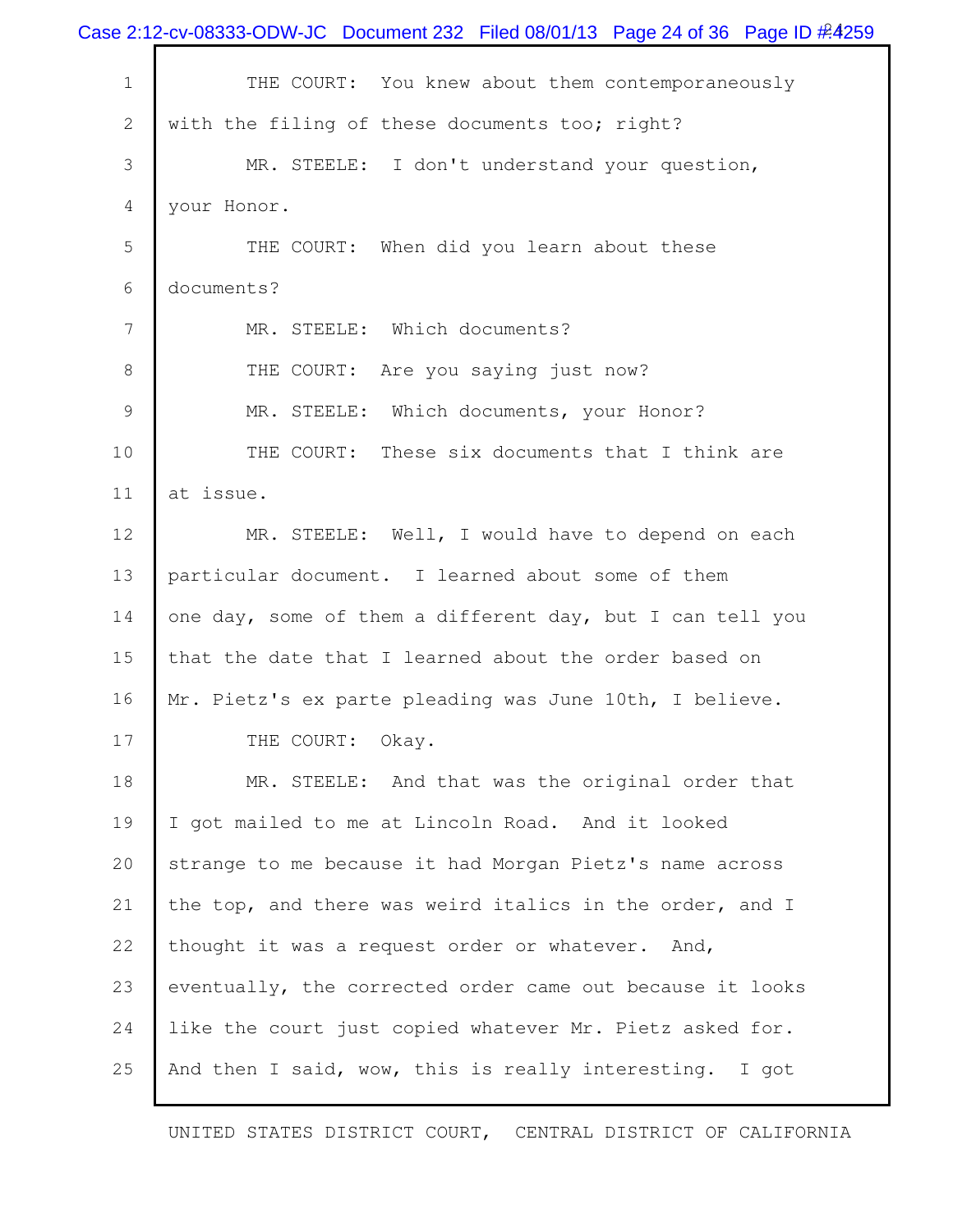|              | Case 2:12-cv-08333-ODW-JC Document 232 Filed 08/01/13 Page 25 of 36 Page ID # 4260 |
|--------------|------------------------------------------------------------------------------------|
| $\mathbf 1$  | the e-mail from Mr. Vineyard, attorney for Prenda Law. I                           |
| $\mathbf{2}$ | read it on the 14th, immediately responded.                                        |
| 3            | Quite frankly, it doesn't matter if it was the                                     |
| 4            | 10th, 14th, 11th, as long as it was after the 6th, I did                           |
| 5            | not have an opportunity to object to the order, object to                          |
| 6            | the document filed by Mr. Pietz that led to an order                               |
| 7            | depriving me of a lot of things. The order that you                                |
| 8            | issued, your Honor, is pretty extensive, and the fact                              |
| 9            | that your Honor, I would hope, would feel a little                                 |
| 10           | concerned if one of the people that is the prime targets                           |
| 11           | of that order had not received it prior to issuing the                             |
| 12           | order, I would imagine this court is very concerned about                          |
| 13           | that.                                                                              |
| 14           | THE COURT: If I thought that was indeed the case,                                  |
| 15           | I probably would be. But I know that you are deeply,                               |
| 16           | intimately involved in every aspect of this case, aren't                           |
| 17           | you?                                                                               |
| 18           | MR. STEELE: Well, no, I am not. And I object to                                    |
| 19           | that as -- I haven't heard anything here today or at any                           |
| 20           | time to indicate that I did not, or that I did receive --                          |
| 21           | apologize. There is no evidence that I have seen or that                           |
| 22           | anyone has ever been able to present that I did receive                            |
| 23           | that notice. And there is no -- it is common sense is                              |
| 24           | that how could I have received it since Morgan Pietz                               |
| 25           | himself says he didn't serve it on me. There is no                                 |
|              |                                                                                    |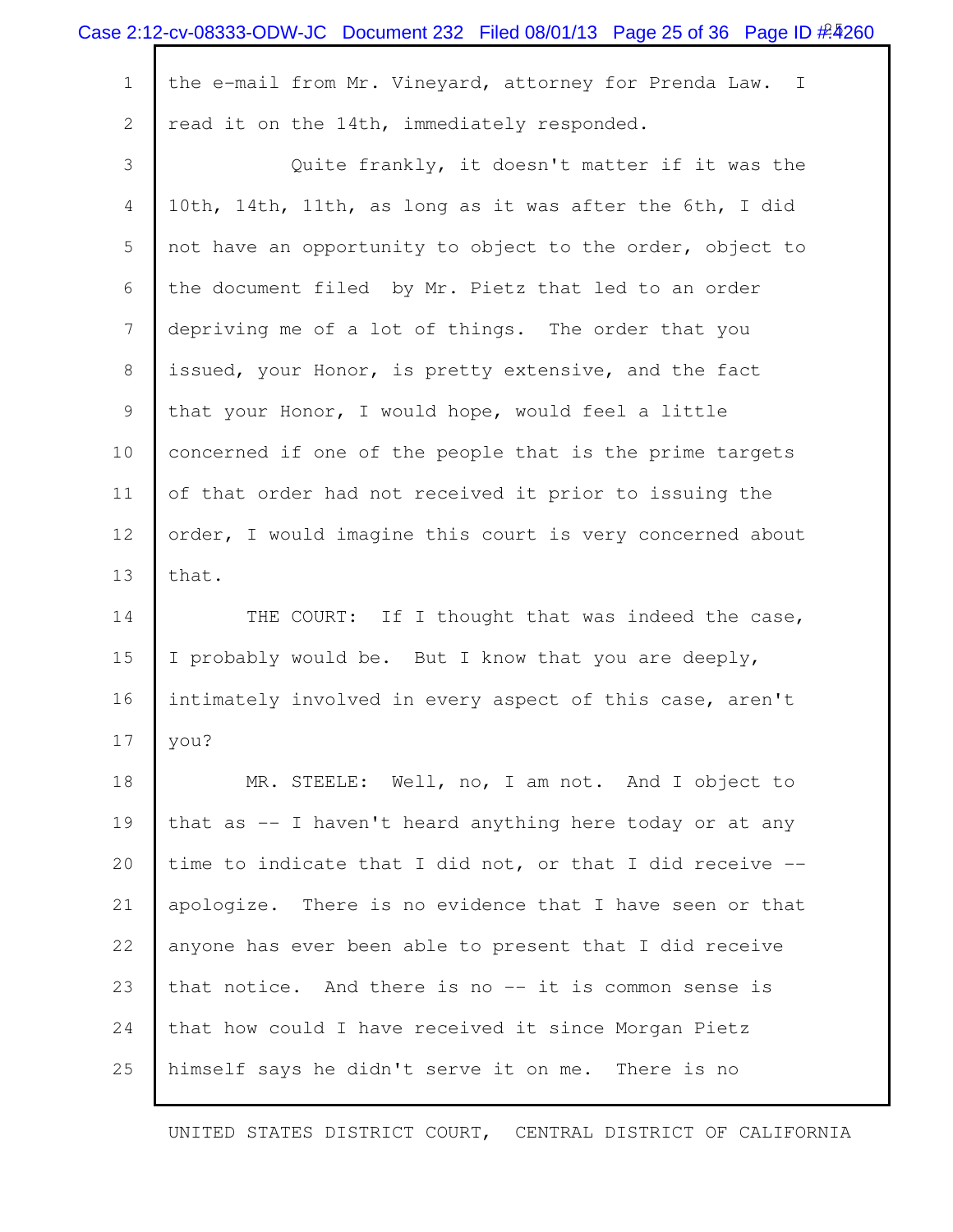|              | Case 2:12-cv-08333-ODW-JC Document 232 Filed 08/01/13 Page 26 of 36 Page ID # 4261 |
|--------------|------------------------------------------------------------------------------------|
| $\mathbf 1$  | disagreement that I didn't get served in accordance with                           |
| $\mathbf{2}$ | Federal Rule of Civil Procedure, No. 5.                                            |
| 3            | THE COURT: Everything has been served.                                             |
| 4            | Everything has been filed online. You periodically check                           |
| 5            | this docket, don't you?                                                            |
| 6            | MR. STEELE: No, I do not.                                                          |
| 7            | THE COURT: You just said. You know, in some of                                     |
| 8            | your papers, you indicate that a recent examination of                             |
| 9            | the docket has disclosed. Now, you don't check the                                 |
| 10           | docket. Which is it? Or are you just having trouble                                |
| 11           | keeping them together?                                                             |
| 12           | MR. STEELE: I can answer that question if you                                      |
| 13           | would like.                                                                        |
| 14           | THE COURT: I don't really care.                                                    |
| 15           | MR. STEELE: Well, your Honor, if you don't                                         |
| 16           | care --                                                                            |
| 17           | THE COURT: I don't care what the answer is                                         |
| 18           | whether you check the docket occasionally or whether you                           |
| 19           | are willing to admit that you check the docket or you are                          |
| 20           | going to deny that you check the docket.                                           |
| 21           | MR. STEELE: I don't believe I have actually gone                                   |
| 22           | on ECF and checked any docket in any court case in well                            |
| 23           | over a year or two. So that is just ridiculous.                                    |
| 24           | THE COURT: By the way, you gentlemen want                                          |
| 25           | anything?                                                                          |
|              |                                                                                    |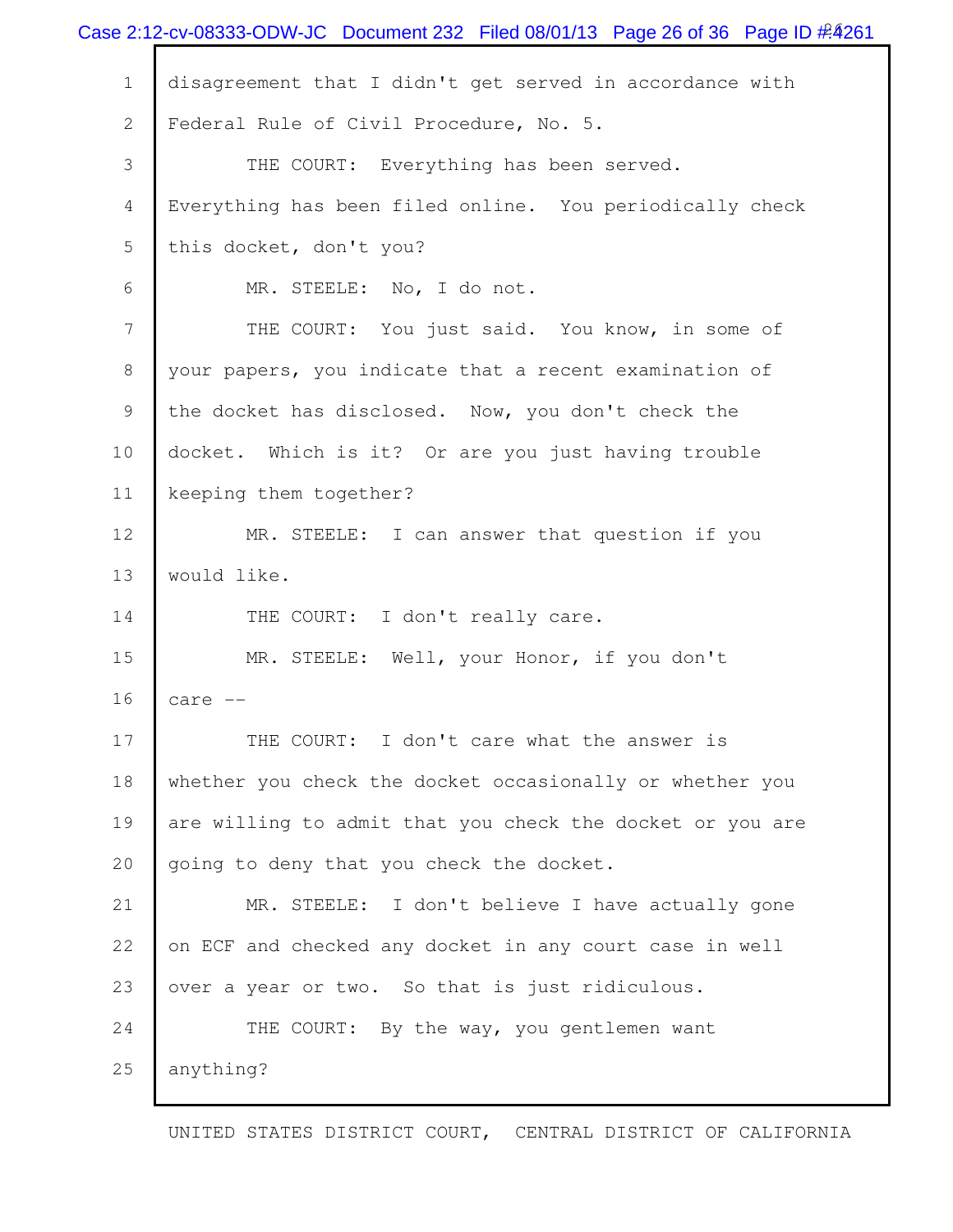|             | Case 2:12-cv-08333-ODW-JC Document 232 Filed 08/01/13 Page 27 of 36 Page ID # 4262 |
|-------------|------------------------------------------------------------------------------------|
| $\mathbf 1$ | MR. HELLER: I would like to make a couple of                                       |
| 2           | points.                                                                            |
| 3           | THE COURT: Go.                                                                     |
| 4           | MR. HELLER: First, I would like to note that                                       |
| 5           | Mr. Steele said that I guess there was some form of error                          |
| 6           | of putting the Lincoln Road, Miami Beach address on the                            |
| 7           | substitution of attorney, the request for it. I would                              |
| 8           | note for the court that that same address appears on all                           |
| 9           | of the motions which are the subject of this hearing                               |
| 10          | today, both the original emergency motion, the motion for                          |
| 11          | reconsideration and the amended motion for                                         |
| 12          | reconsideration.                                                                   |
| 13          | THE COURT: I am well aware.                                                        |
| 14          | MR. HELLER: A number of months past. I think I                                     |
| 15          | need to -- past the substitution of attorney. I think I                            |
| 16          | also need to make the point Mr. Gibbs and Mr. Pietz have                           |
| 17          | never filed anything together other than a stipulation                             |
| 18          | which I understand -- and I am somewhat the new boy on                             |
| 19          | the block -- was a stipulation dealing with Mr. Gibbs and                          |
| 20          | his obligation under the bond. And that is really the                              |
| 21          | only thing.                                                                        |
| 22          | There is an envelope that was produced from                                        |
| 23          | Mr. Ranallo who I also represent, and I understand from                            |
| 24          | conferring with my client now that that is in, in fact,                            |
| 25          | another case.                                                                      |
|             |                                                                                    |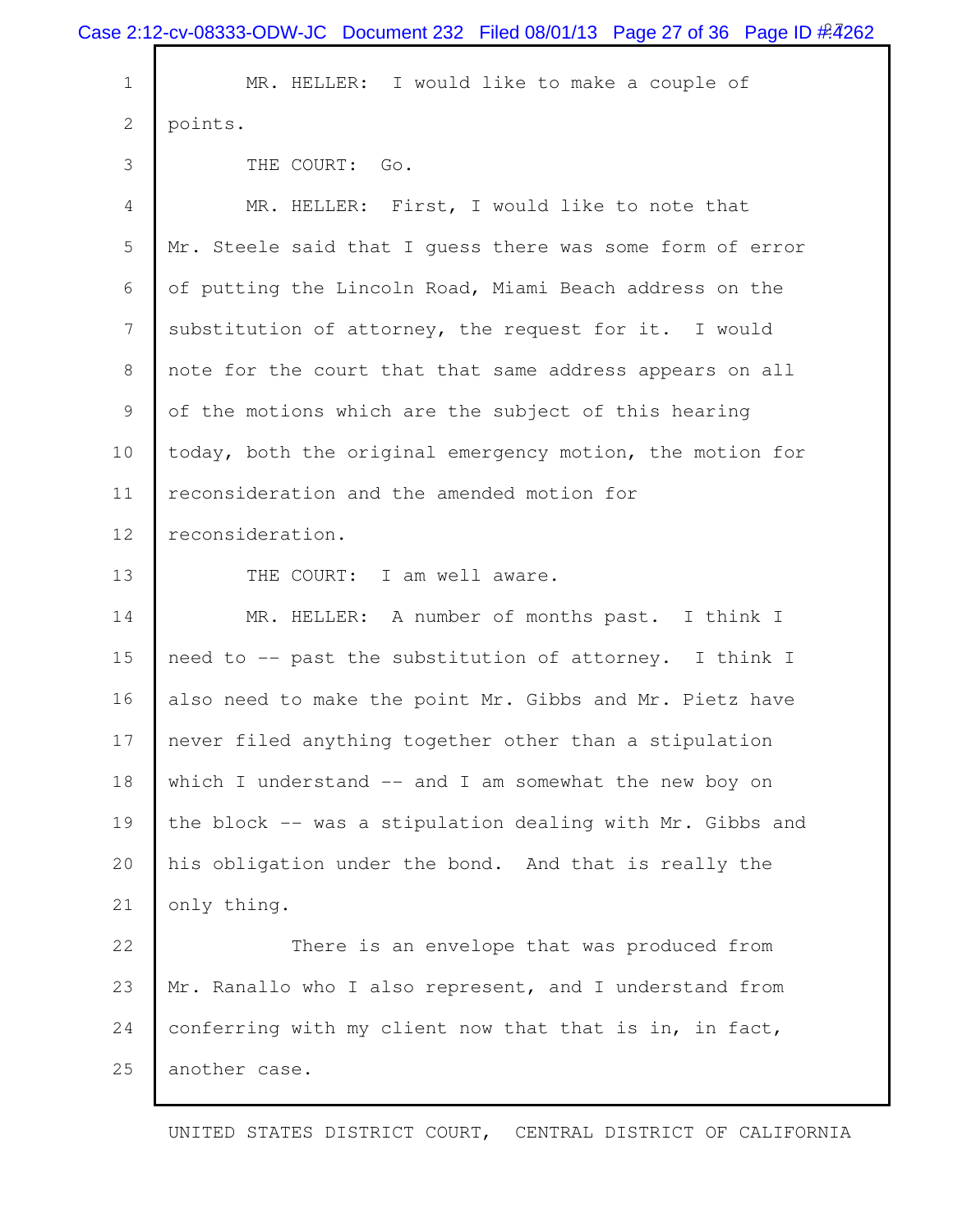|              | Case 2:12-cv-08333-ODW-JC Document 232 Filed 08/01/13 Page 28 of 36 Page ID $\#$ 4263 |
|--------------|---------------------------------------------------------------------------------------|
| $\mathbf 1$  | THE COURT: No. There was an envelope that was                                         |
| $\mathbf{2}$ | waved.                                                                                |
| 3            | MR. HELLER: Waved. Correct, your Honor. Hasn't                                        |
| 4            | been put into evidence, and I don't know what is in it.                               |
| 5            | THE COURT:<br>Nor do I.                                                               |
| 6            | MR. STEELE: Neither do I, Judge.                                                      |
| 7            | MR. HELLER: As the court has correctly, I think                                       |
| 8            | noted, this is not a proper motion for reconsideration.                               |
| 9            | The fact that the e-mail is not what Local Rule 7-18 or                               |
| 10           | more pertinently, the Federal Rules of Civil Procedure                                |
| 11           | 59(e) require which is that there be some form of an                                  |
| 12           | emergence of new material facts in evidence.                                          |
| 13           | And, as your Honor stated, there was no                                               |
| 14           | opposition to the original order for motion for emergency                             |
| 15           | relief. It is presumed that your Honor read it, that                                  |
| 16           | your Honor took it as all being true and nevertheless                                 |
| 17           | denied it because your Honor, as we said, found it to be                              |
| 18           | irrelevant.                                                                           |
| 19           | So this is not a proper motion to begin with,                                         |
| 20           | and among other things, we have asked for sanctions or                                |
| 21           | that an OSC because, in state court, reconsiderations                                 |
| 22           | have in their statute automatically a sanctions provision                             |
| 23           | if it is not brought properly procedurally. In federal                                |
| 24           | court 59(e) which is to amend an order or a motion does                               |
| 25           | not have that. So we have asked for the issuance of an                                |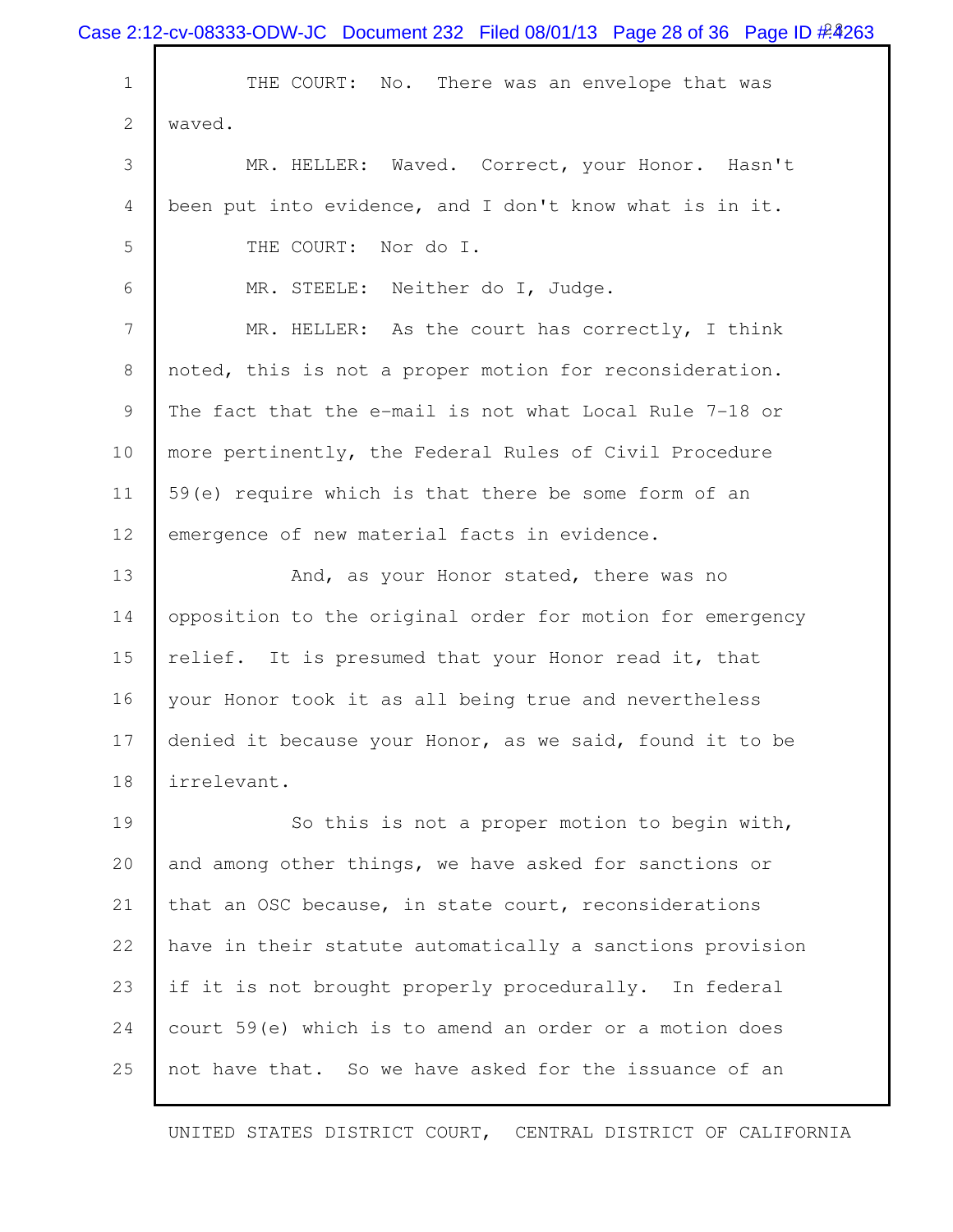|                 | Case 2:12-cv-08333-ODW-JC Document 232 Filed 08/01/13 Page 29 of 36 Page ID # 264 |
|-----------------|-----------------------------------------------------------------------------------|
| $\mathbf 1$     | order to show cause why sanctions should not be levied                            |
| $\mathbf{2}$    | against Mr. Steele for the filing of the motion for                               |
| 3               | reconsideration and the filing of the amended motion.                             |
| 4               | Secondly, there is a -- well, your Honor has                                      |
| 5               | noted a number of local rules that Mr. Steele has                                 |
| 6               | violated by not putting his fax number and otherwise,                             |
| $7\phantom{.0}$ | and, of course, in our papers, our response, we noted                             |
| 8               | Local Rule 41-6 and 83-2.4 which requires Mr. Steele to                           |
| 9               | provide to the court, even though he is in pro per, his                           |
| 10              | e-mail address, his phone number and his fax number which                         |
| 11              | we assume he has. Certainly, the e-mail address and the                           |
| 12              | phone number are listed on the Illinois bar site so we                            |
| 13              | know that he has that.                                                            |
| 14              | Next, we get to this e-mail which is the basis                                    |
| 15              | of the motion for reconsideration which I note was not                            |
| 16              | attached to the original motion for reconsideration but                           |
| 17              | indeed showed up in an amended motion for                                         |
| 18              | reconsideration. As we pointed out in the response, that                          |
| 19              | e-mail is highly suspicious. It is quite clear that                               |
| 20              | something was cut off on the top of it because you could                          |
| 21              | actually see the lines and the reason that this becomes                           |
| 22              | relevant is because when the e-mail was sent by                                   |
| 23              | Mr. Pietz, it bounced back to Mr. Pietz as is evidenced                           |
| 24              | by Mr. Pietz' declaration and Exhibit 1.                                          |
| 25              | So although Mr. Steele says he is not in                                          |
|                 |                                                                                   |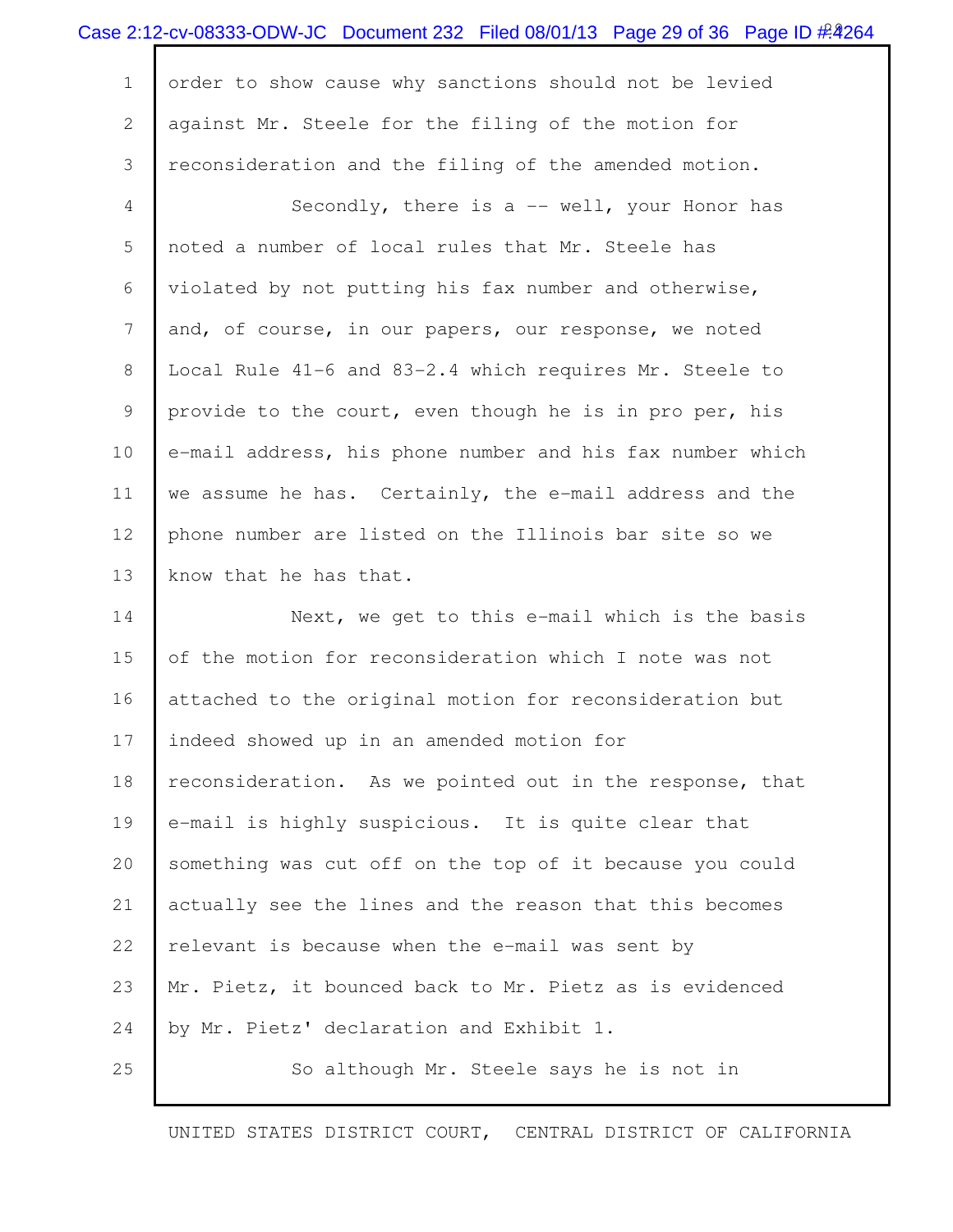|                | Case 2:12-cv-08333-ODW-JC Document 232 Filed 08/01/13 Page 30 of 36 Page ID $\frac{\cancel{0.001}}{\cancel{0.000}}$ |
|----------------|---------------------------------------------------------------------------------------------------------------------|
| $\mathbf 1$    | contact with any of the other pro se defendants, clearly                                                            |
| $\overline{2}$ | he got it from someone and --                                                                                       |
| 3              | MR. STEELE: I never said I am not in contact with                                                                   |
| 4              | the other pro se people. I never once said that.                                                                    |
| 5              | THE COURT: Settle down. Do they actually do that                                                                    |
| 6              | in Florida?                                                                                                         |
| 7              | MR. STEELE: I don't know. I am not licensed in                                                                      |
| 8              | Florida. Never practiced law in Florida or California.                                                              |
| 9              | THE COURT: I just need you to stay quiet. You                                                                       |
| 10             | don't interrupt one another; all right?                                                                             |
| 11             | MR. STEELE: So, your Honor, I am not allowed to                                                                     |
| 12             | object to anything?                                                                                                 |
| 13             | THE COURT: No.                                                                                                      |
| 14             | MR. STEELE: Okay.                                                                                                   |
| 15             | THE COURT: Go ahead.                                                                                                |
| 16             | MR. HELLER: I'm sorry. More relevantly, it looks                                                                    |
| 17             | like this is a doctored document. And that would explain                                                            |
| 18             | why it was not attached to the original motion for                                                                  |
| 19             | reconsideration. And, of course, we put it in our                                                                   |
| 20             | response.                                                                                                           |
| 21             | And what we would like to ask as well, your                                                                         |
| 22             | Honor, is that there be a preservation order on the Gmail                                                           |
| 23             | account for johnlsteele@gmail.com, so that we can make a                                                            |
| 24             | determination if this e-mail was received, when it was                                                              |
| 25             | received as well as some of the other representations                                                               |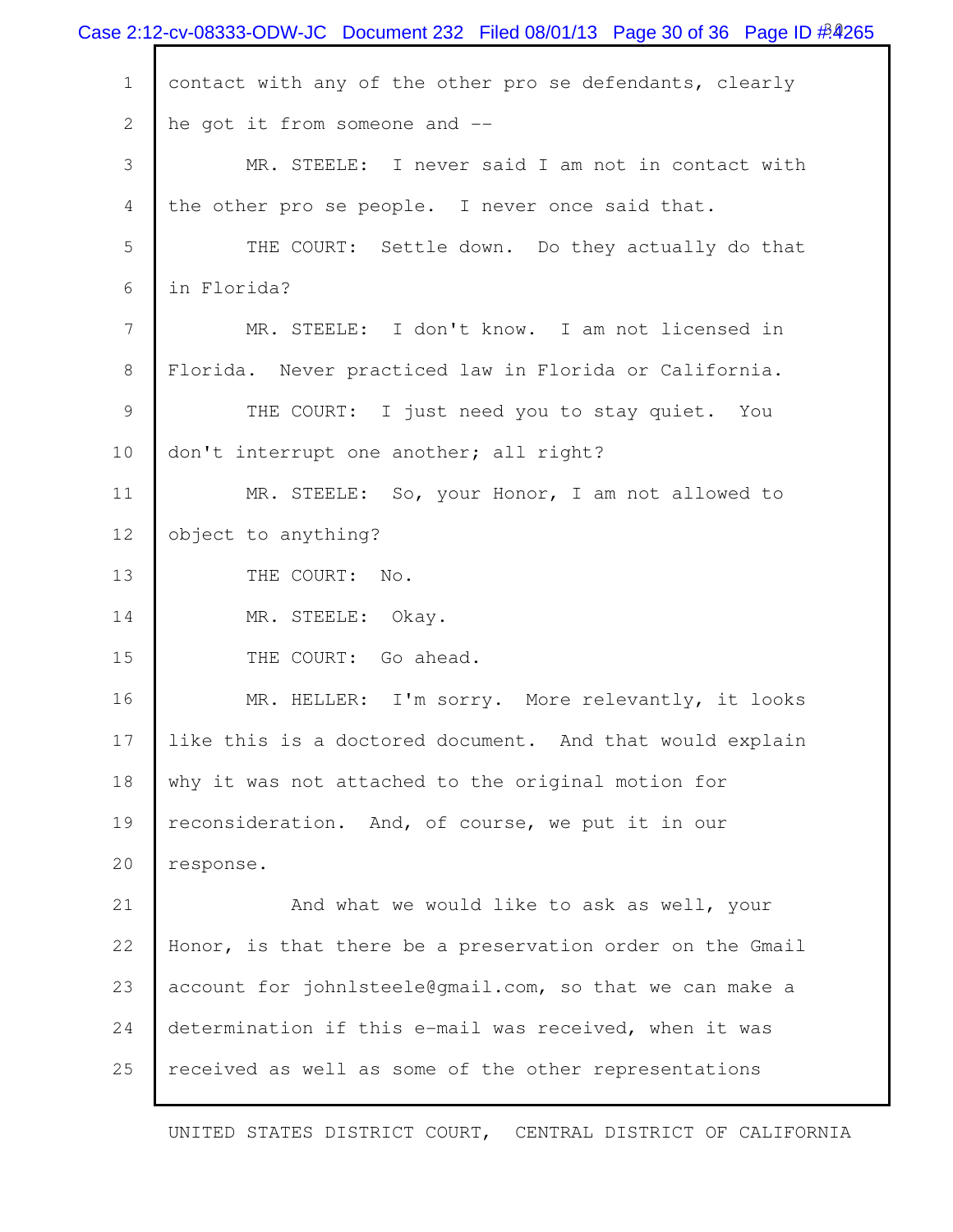|                | Case 2:12-cv-08333-ODW-JC Document 232 Filed 08/01/13 Page 31 of 36 Page ID $\#3266$ |
|----------------|--------------------------------------------------------------------------------------|
| $\mathbf 1$    | that have been made by Mr. Steele both in his papers and                             |
| 2              | here in open court.                                                                  |
| 3              | Thirdly, the original motion that this motion                                        |
| 4              | seeks to reconsider, Mr. Steele starts by saying he                                  |
| 5              | recently reviewed the docket in this matter and was                                  |
| 6              | shocked to learn that attorneys Pietz and Ranallo have                               |
| $\overline{7}$ | been submitting scores of paper to the court for the past                            |
| 8              | month without serving him.                                                           |
| 9              | Well, just to clarify $--$ and the court did see                                     |
| 10             | this -- Mr. Pietz has filed two oppositions which were                               |
| 11             | not, admittedly not served, if indeed he did not access                              |
| 12             | the ECF account, on Mr. Steele and perhaps the other pro                             |
| 13             | se defendants. There were not scores of documents.                                   |
| 14             | However, this is also false because if you look at                                   |
| 15             | Exhibit 2 of Mr. Pietz' declaration, you will see an                                 |
| 16             | e-mail chain. And Page 14 of 21 of that e-mail chain --                              |
| 17             | THE COURT: I have that one marked.                                                   |
| 18             | MR. HELLER:<br>Yes.                                                                  |
| 19             | -- shows that, indeed, the draft of the appeal                                       |
| 20             | on the bond motion was sent to Mr. Steele for his review.                            |
| 21             | One might ask why. It is almost a moot point because                                 |
| 22             | Mr. Vineyard does not represent Mr. Steele as I                                      |
| 23             | understand it, but, nevertheless, he received it.                                    |
| 24             | And if you go to Exhibit 3 which is that                                             |
| 25             | draft, and you take a look at Page 6 and 7. And, of                                  |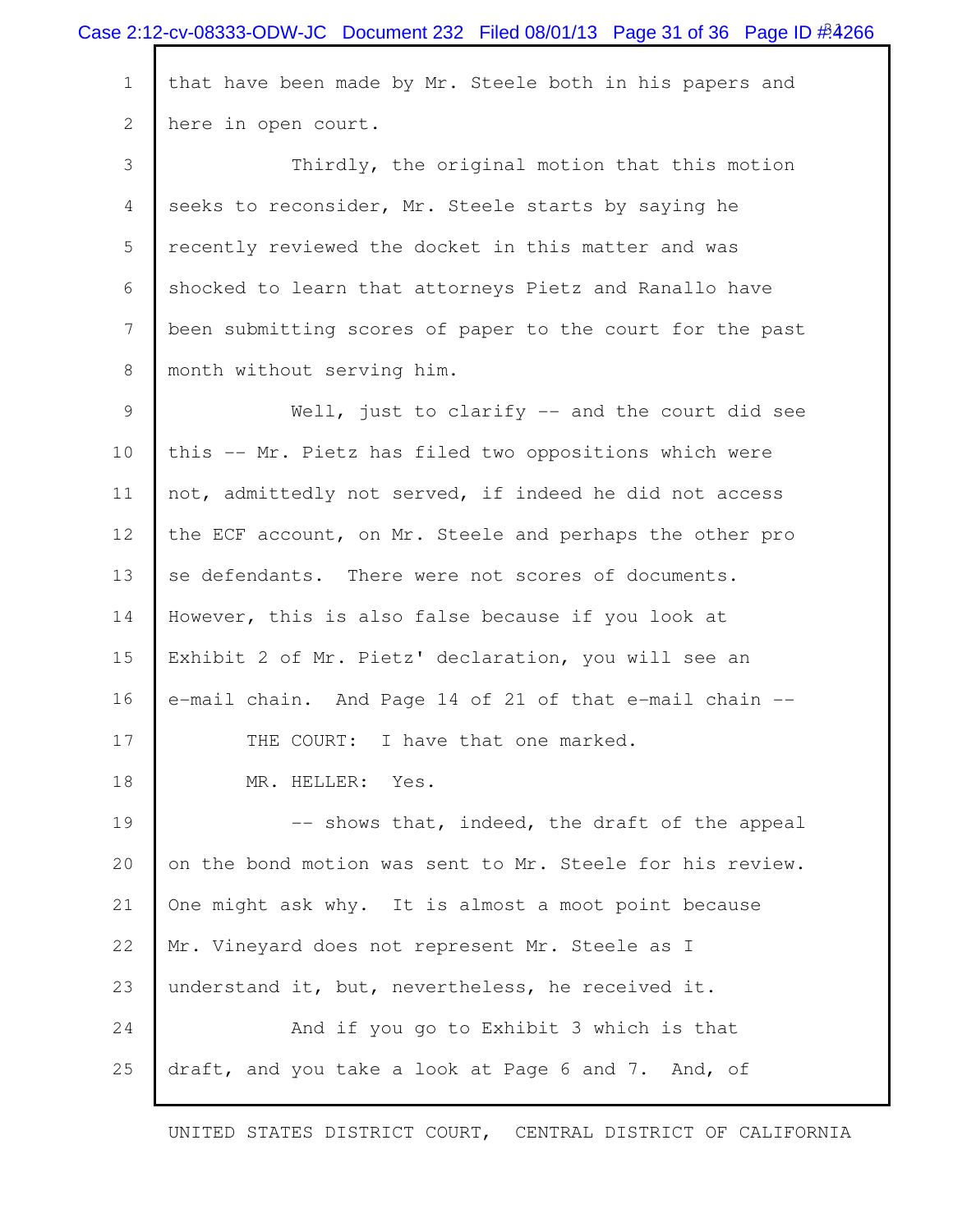|                | Case 2:12-cv-08333-ODW-JC Document 232 Filed 08/01/13 Page 32 of 36 Page ID $\frac{\#2}{267}$ |
|----------------|-----------------------------------------------------------------------------------------------|
| $\mathbf 1$    | course, Mr. Steele wrote an e-mail back in Exhibit 2                                          |
| $\mathbf{2}$   | saying that he has looked at that draft appellate brief                                       |
| 3              | and asked that there be a change. So he clearly read it.                                      |
| $\overline{4}$ | And if you look at Pages 6 and 7, you see that, in fact,                                      |
| 5              | there is a recitation of all of the documents which were                                      |
| 6              | filed by Mr. Pietz.                                                                           |
| $\overline{7}$ | So this idea -- the first document. Excuse                                                    |
| 8              | me, your Honor. So this idea that there are scores of                                         |
| 9              | documents, of course is not true in the original motion.                                      |
| 10             | And, secondly, that he was unaware of it is not true. He                                      |
| 11             | was quite aware of it. As the court I think has                                               |
| 12             | indicated, it does strain credulity to think that                                             |
| 13             | Mr. Steele does not regularly monitor the ECF docket in a                                     |
| 14             | manner which is so integrally important to him.                                               |
| 15             | I think that covers, your Honor, the points                                                   |
| 16             | that I wanted to cover. I am not going to get into the                                        |
| 17             | Fifth Amendment argument. I just don't think that is                                          |
| 18             | worthwhile, but I would ask that there be a preservation                                      |
| 19             | of Mr. Steele's e-mail account as part of the court's                                         |
| 20             | order here and that there be an OSC set for sanctions                                         |
| 21             | because Mr. Pietz did have to hire me as outside counsel                                      |
| 22             | in order to represent him. And he did consider it, as he                                      |
| 23             | says in his declaration, a serious matter when there are                                      |
| 24             | multiple motions brought against him for sanctions and                                        |
| 25             | the hearing is set.                                                                           |
|                |                                                                                               |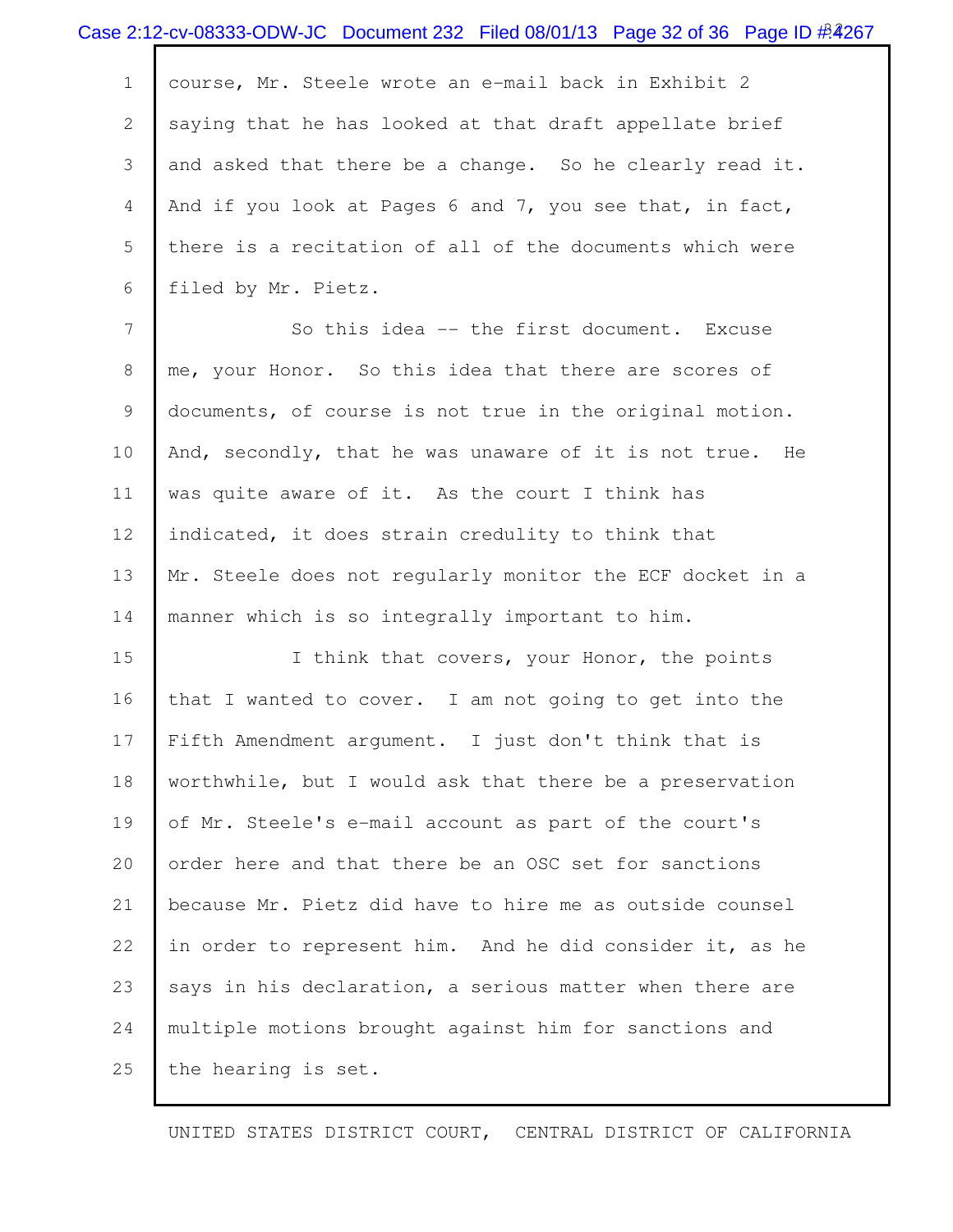|              | Case 2:12-cv-08333-ODW-JC Document 232 Filed 08/01/13 Page 33 of 36 Page ID $\frac{\#2}{6}$ 268 |
|--------------|-------------------------------------------------------------------------------------------------|
| $\mathbf 1$  | THE COURT: As to your first request, no. As to                                                  |
| $\mathbf{2}$ | your second request, yes. I really don't want to learn                                          |
| 3            | that there has been another forged document submitted to                                        |
| 4            | this court. I just don't want to know that.                                                     |
| 5            | MR. STEELE: Your Honor, can I respond?                                                          |
| 6            | THE COURT: To what?                                                                             |
| 7            | MR. STEELE: To all the statements made.                                                         |
| 8            | THE COURT: I have a question of you.                                                            |
| 9            | MR. STEELE: Your Honor, can I please at least                                                   |
| 10           | have the opportunity to respond in court to false                                               |
| 11           | allegations and insinuations?                                                                   |
| 12           | THE COURT: I want you to answer a question that I                                               |
| 13           | have. All right. Everything that one lawyer says to the                                         |
| 14           | court isn't necessarily relevant. It is not necessarily                                         |
| 15           | important, and I may not necessarily care. So I really                                          |
| 16           | don't want it. I don't care about you rebutting                                                 |
| 17           | something I don't care about. All right.                                                        |
| 18           | I will let you know what I care about, and I                                                    |
| 19           | will give you an opportunity to respond or assert the                                           |
| 20           | Fifth. All right. My question is this: In looking at                                            |
| 21           | your papers -- well, who typed your papers? Your motion                                         |
| 22           | for reconsideration?                                                                            |
| 23           | MR. STEELE: This was mine. I prepared this                                                      |
| 24           | motion.                                                                                         |
| 25           | THE COURT: You prepared this motion. And I asked                                                |
|              |                                                                                                 |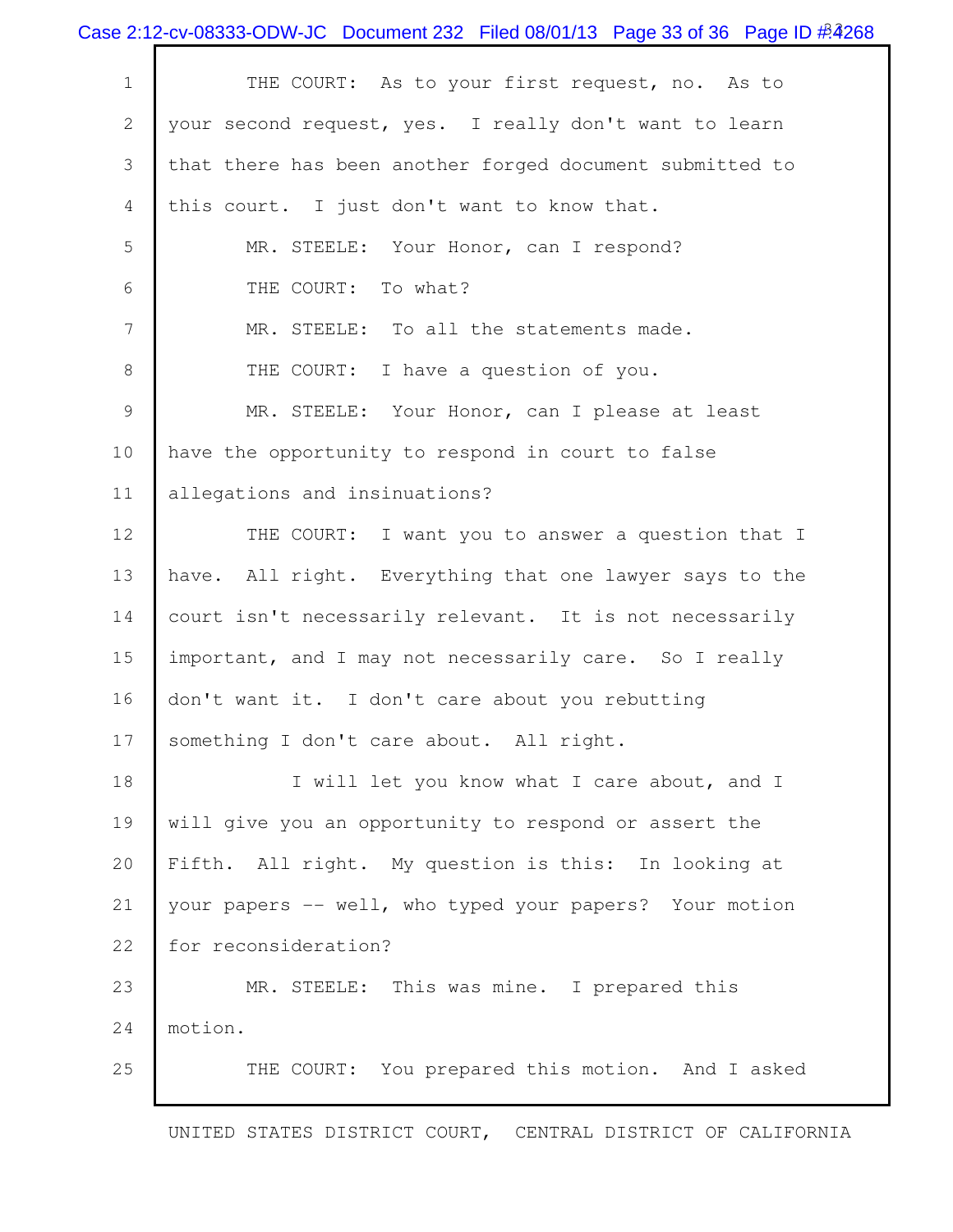|                | Case 2:12-cv-08333-ODW-JC Document 232 Filed 08/01/13 Page 34 of 36 Page ID $\#4269$ |
|----------------|--------------------------------------------------------------------------------------|
| $\mathbf 1$    | who typed it. Did you type it?                                                       |
| $\overline{2}$ | MR. STEELE: I typed part of it. I asked for                                          |
| 3              | help, suggestions from -- but I am responsible for                                   |
| 4              | pleadings that I signed, I am responsible for. Pleadings                             |
| 5              | I did not sign, I am not responsible for.                                            |
| 6              | THE COURT: I couldn't help but notice, holding up                                    |
| 7              | Peter Hansmeier's notice to the court, Paul Hansmeier's                              |
| 8              | notice to the court, Mark Lutz' notice to the court and,                             |
| 9              | of course, your motion for reconsideration, that they                                |
| 10             | were all, they all followed the exact same format. They                              |
| 11             | have the exact same footers down at the bottom. They are                             |
| 12             | almost indistinguishable. They are all typed by the same                             |
| 13             | person, weren't they?                                                                |
| 14             | MR. STEELE: No, your Honor. Your Honor, can I                                        |
| 15             | finish my answer?                                                                    |
| 16             | THE COURT: There is no way. There is no way that                                     |
| 17             | these documents were not typed by the same person. They                              |
| 18             | are identical.                                                                       |
| 19             | MR. STEELE: Your Honor, would you like me to                                         |
| 20             | answer or --                                                                         |
| 21             | THE COURT: You know what. No. You know what.                                         |
| 22             | MR. STEELE: If I get the right to answer.                                            |
| 23             | THE COURT: You reach a point where an attorney, a                                    |
| 24             | witness, an individual has lost so much credibility, it                              |
| 25             | becomes a waste of time.                                                             |
|                |                                                                                      |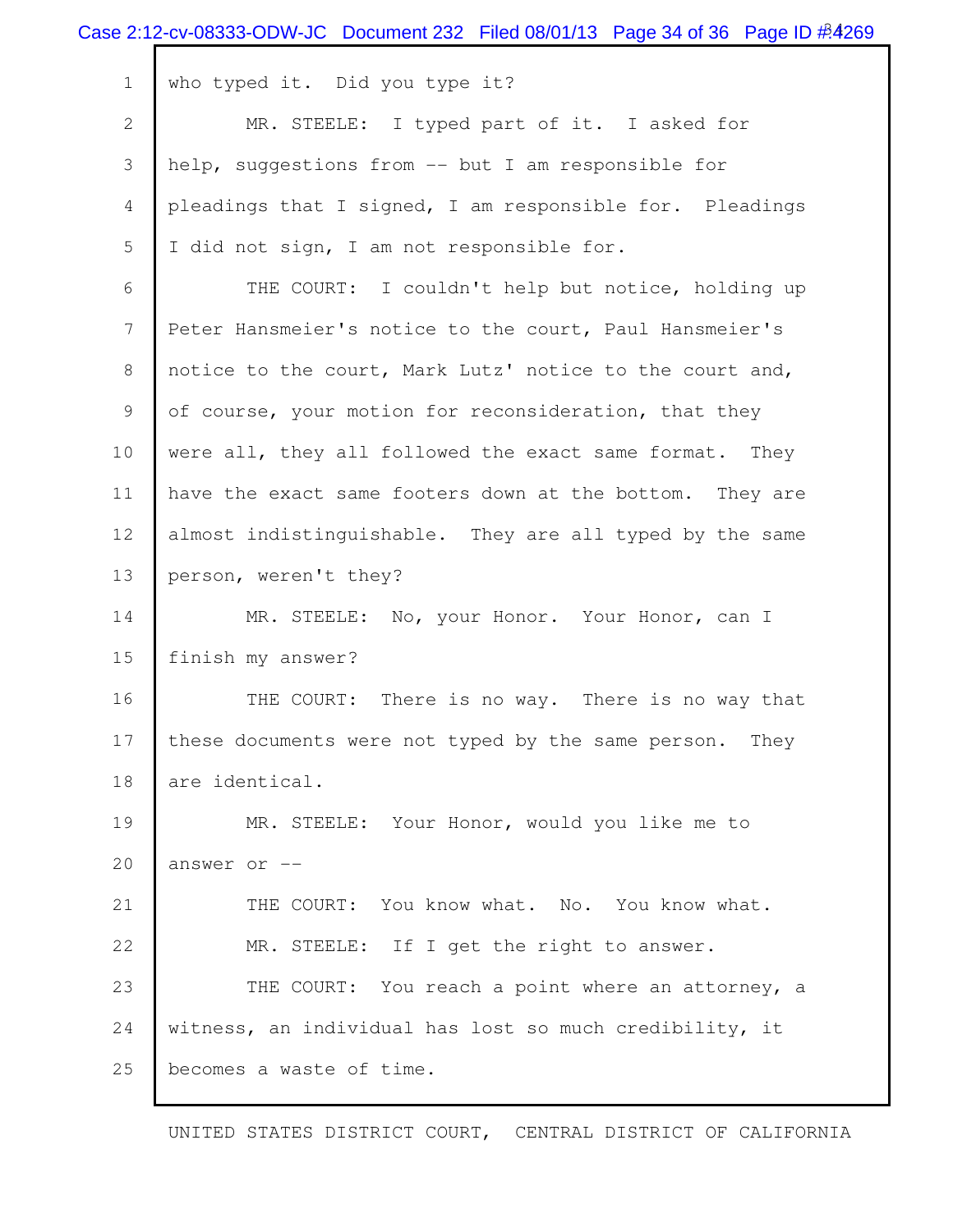|                | Case 2:12-cv-08333-ODW-JC Document 232 Filed 08/01/13 Page 35 of 36 Page ID $\frac{\#270}{ }$ |
|----------------|-----------------------------------------------------------------------------------------------|
| $\mathbf 1$    | MR. STEELE: Your Honor.                                                                       |
| $\overline{2}$ | THE COURT: First of all --                                                                    |
| 3              | MR. STEELE: It is called cutting and pasting.                                                 |
| 4              | People do it all the time.                                                                    |
| 5              | THE COURT: First of all, first of all, there is                                               |
| 6              | no justification to this hearing. I have given you                                            |
| 7              | plenty of time to tell me the legal justification for                                         |
| 8              | this motion for reconsideration. None has been provided.                                      |
| 9              | Now, I am setting an order to show cause why                                                  |
| 10             | you should not be sanctioned and pay the attorney's fees                                      |
| 11             | necessarily incurred by Morgan Pietz, but I will do that                                      |
| 12             | in writing. This hearing is over.                                                             |
| 13             | MR. STEELE: Am I going to get to respond to                                                   |
| 14             | counsel? Your Honor does not allow me to ever respond                                         |
| 15             | $to$ $--$                                                                                     |
| 16             | THE COURT: Raise your voice again, and I am going                                             |
| 17             | to introduce you to the United States Marshals. Get out.                                      |
| 18             | (Proceedings concluded.)                                                                      |
| 19             |                                                                                               |
| 20             |                                                                                               |
| 21             |                                                                                               |
| 22             |                                                                                               |
| 23             |                                                                                               |
| 24             |                                                                                               |
| 25             |                                                                                               |
|                |                                                                                               |